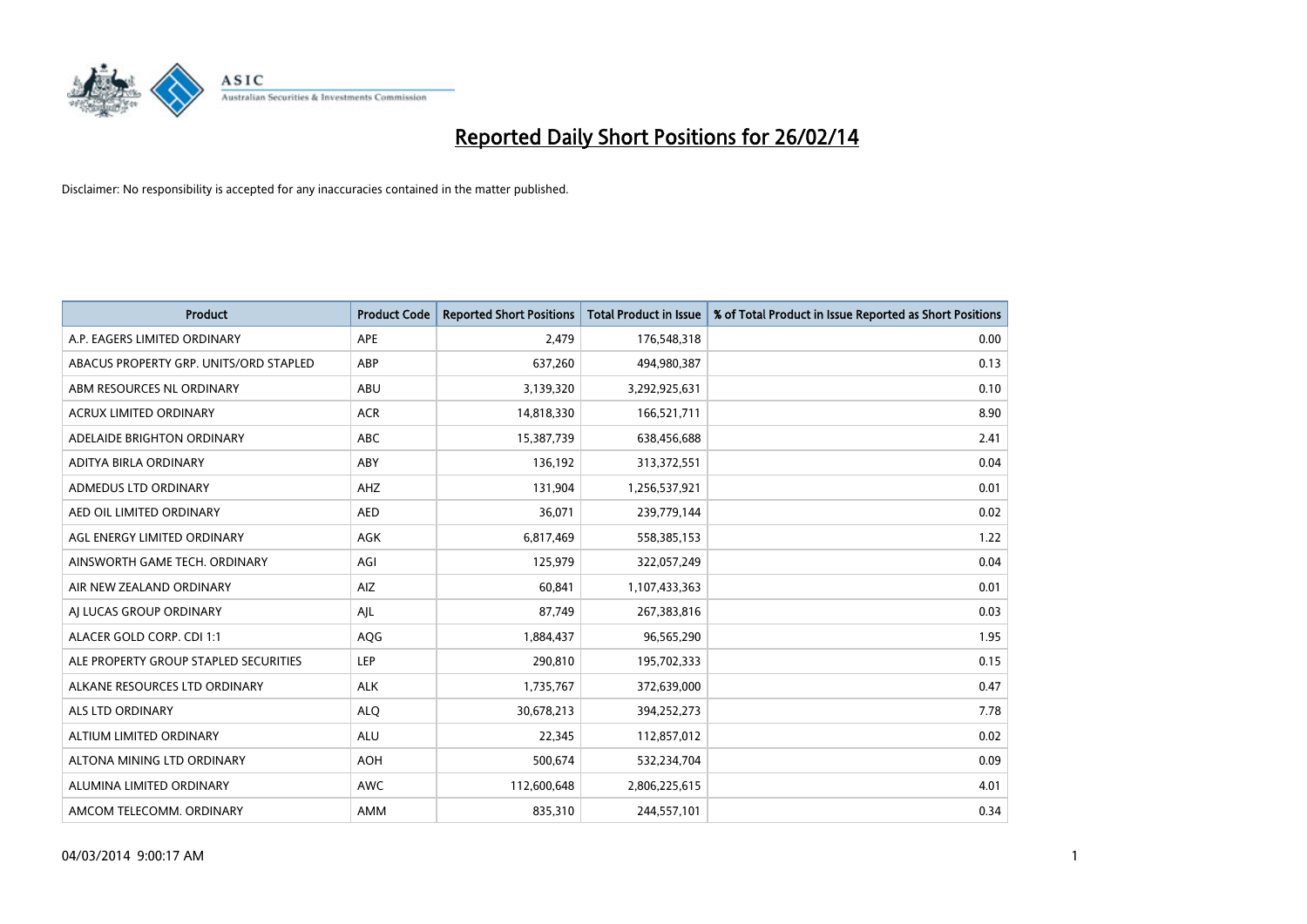

| Product                                 | <b>Product Code</b> | <b>Reported Short Positions</b> | <b>Total Product in Issue</b> | % of Total Product in Issue Reported as Short Positions |
|-----------------------------------------|---------------------|---------------------------------|-------------------------------|---------------------------------------------------------|
| AMCOR LIMITED ORDINARY                  | <b>AMC</b>          | 6,333,446                       | 1,206,684,923                 | 0.52                                                    |
| AMP CAPITAL CHINA ORDINARY UNITS        | <b>AGF</b>          | 11,220,324                      | 366,112,610                   | 3.06                                                    |
| AMP LIMITED ORDINARY                    | AMP                 | 32,824,935                      | 2,957,737,964                 | 1.11                                                    |
| AMPELLA MINING ORDINARY                 | <b>AMX</b>          | 43,000                          | 248,008,943                   | 0.02                                                    |
| ANSELL LIMITED ORDINARY                 | <b>ANN</b>          | 3,211,978                       | 152,762,142                   | 2.10                                                    |
| ANTARES ENERGY LTD ORDINARY             | <b>AZZ</b>          | 759,922                         | 255,000,000                   | 0.30                                                    |
| ANZ BANKING GRP LTD ORDINARY            | <b>ANZ</b>          | 5,260,230                       | 2,744,102,108                 | 0.19                                                    |
| APA GROUP STAPLED SECURITIES            | <b>APA</b>          | 25,813,113                      | 835,750,807                   | 3.09                                                    |
| APN NEWS & MEDIA ORDINARY               | <b>APN</b>          | 8,078,976                       | 661,526,586                   | 1.22                                                    |
| AQUARIUS PLATINUM. ORDINARY             | <b>AQP</b>          | 2,844,485                       | 487,782,536                   | 0.58                                                    |
| AQUILA RESOURCES ORDINARY               | <b>AQA</b>          | 13,696,638                      | 411,804,442                   | 3.33                                                    |
| ARAFURA RESOURCE LTD ORDINARY           | <b>ARU</b>          | 38,000                          | 441,270,644                   | 0.01                                                    |
| ARB CORPORATION ORDINARY                | <b>ARP</b>          | 1,527,436                       | 72,481,302                    | 2.11                                                    |
| ARDENT LEISURE GROUP STAPLED SECURITIES | AAD                 | 2,637,786                       | 405,055,708                   | 0.65                                                    |
| ARENA REIT. ORDINARY UNITS              | ARF                 | 28,202                          | 211,495,653                   | 0.01                                                    |
| ARISTOCRAT LEISURE ORDINARY             | ALL                 | 8,034,619                       | 551,418,047                   | 1.46                                                    |
| ARRIUM LTD ORDINARY                     | ARI                 | 24,620,262                      | 1,361,469,008                 | 1.81                                                    |
| ASCIANO LIMITED ORDINARY                | <b>AIO</b>          | 4,697,667                       | 975,385,664                   | 0.48                                                    |
| ASG GROUP LIMITED ORDINARY              | <b>ASZ</b>          | 632,326                         | 206,720,839                   | 0.31                                                    |
| ASPEN GROUP ORD/UNITS STAPLED           | <b>APZ</b>          | 31,953                          | 119,946,366                   | 0.03                                                    |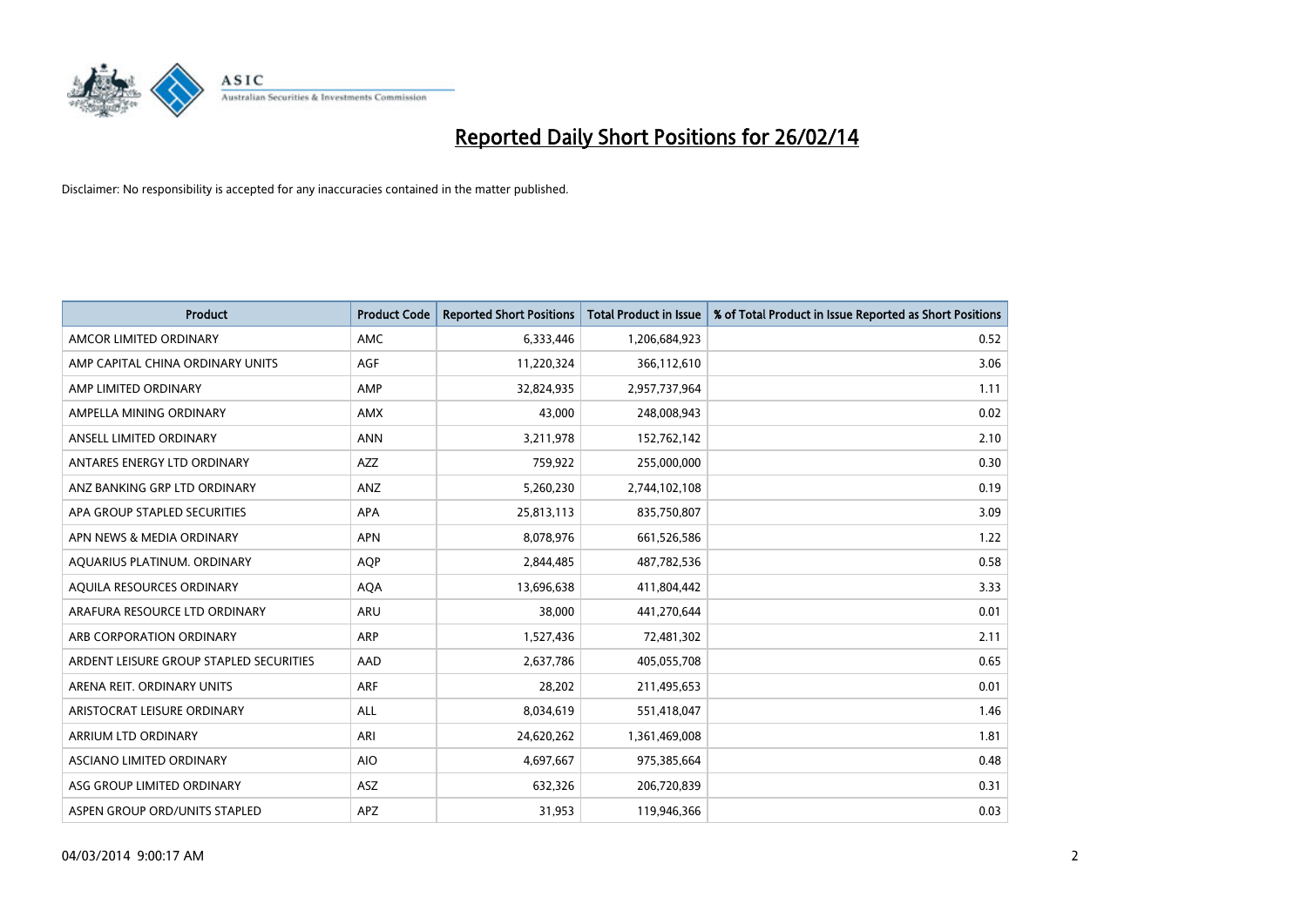

| <b>Product</b>                            | <b>Product Code</b> | <b>Reported Short Positions</b> | <b>Total Product in Issue</b> | % of Total Product in Issue Reported as Short Positions |
|-------------------------------------------|---------------------|---------------------------------|-------------------------------|---------------------------------------------------------|
| ASTRO JAP PROP GROUP STAPLED US PROHIBIT. | AJA                 | 7.510                           | 67,211,752                    | 0.01                                                    |
| ASX LIMITED ORDINARY                      | <b>ASX</b>          | 3,627,505                       | 193,595,162                   | 1.87                                                    |
| ATLAS IRON LIMITED ORDINARY               | <b>AGO</b>          | 85,023,952                      | 915,496,158                   | 9.29                                                    |
| AURIZON HOLDINGS LTD ORDINARY             | AZJ                 | 9,677,497                       | 2,137,284,503                 | 0.45                                                    |
| <b>AURORA OIL &amp; GAS ORDINARY</b>      | <b>AUT</b>          | 4,538,202                       | 448,785,778                   | 1.01                                                    |
| AUSDRILL LIMITED ORDINARY                 | ASL                 | 25,820,982                      | 312,277,224                   | 8.27                                                    |
| AUSENCO LIMITED ORDINARY                  | <b>AAX</b>          | 1,770,096                       | 168,449,799                   | 1.05                                                    |
| <b>AUSTAL LIMITED ORDINARY</b>            | ASB                 | 438,446                         | 346,379,377                   | 0.13                                                    |
| AUSTBROKERS HOLDINGS ORDINARY             | <b>AUB</b>          | 90                              | 59,642,171                    | 0.00                                                    |
| AUSTIN ENGINEERING ORDINARY               | ANG                 | 576,800                         | 84,274,004                    | 0.68                                                    |
| AUSTRALAND PROPERTY STAPLED SECURITY      | <b>ALZ</b>          | 2,149,619                       | 578,324,670                   | 0.37                                                    |
| AUSTRALIAN AGRICULT. ORDINARY             | AAC                 | 4,076,239                       | 532,294,404                   | 0.77                                                    |
| AUSTRALIAN INFR LTD ORDINARY              | <b>AIX</b>          | 20,098                          | 620,733,944                   | 0.00                                                    |
| AUSTRALIAN PHARM, ORDINARY                | API                 | 10,954,898                      | 488,115,883                   | 2.24                                                    |
| AUTOMOTIVE HOLDINGS ORDINARY              | <b>AHE</b>          | 702,591                         | 260,579,682                   | 0.27                                                    |
| AVEO GROUP STAPLED SECURITIES             | <b>AOG</b>          | 10,343,432                      | 500,111,460                   | 2.07                                                    |
| AWE LIMITED ORDINARY                      | <b>AWE</b>          | 298,785                         | 522,696,385                   | 0.06                                                    |
| <b>AZONTO PET LTD ORDINARY</b>            | <b>APY</b>          | $\mathbf{1}$                    | 1,158,625,100                 | 0.00                                                    |
| <b>BANDANNA ENERGY ORDINARY</b>           | <b>BND</b>          | 22,737,157                      | 528,481,199                   | 4.30                                                    |
| BANK OF QUEENSLAND. ORDINARY              | <b>BOQ</b>          | 2,954,725                       | 322,566,581                   | 0.92                                                    |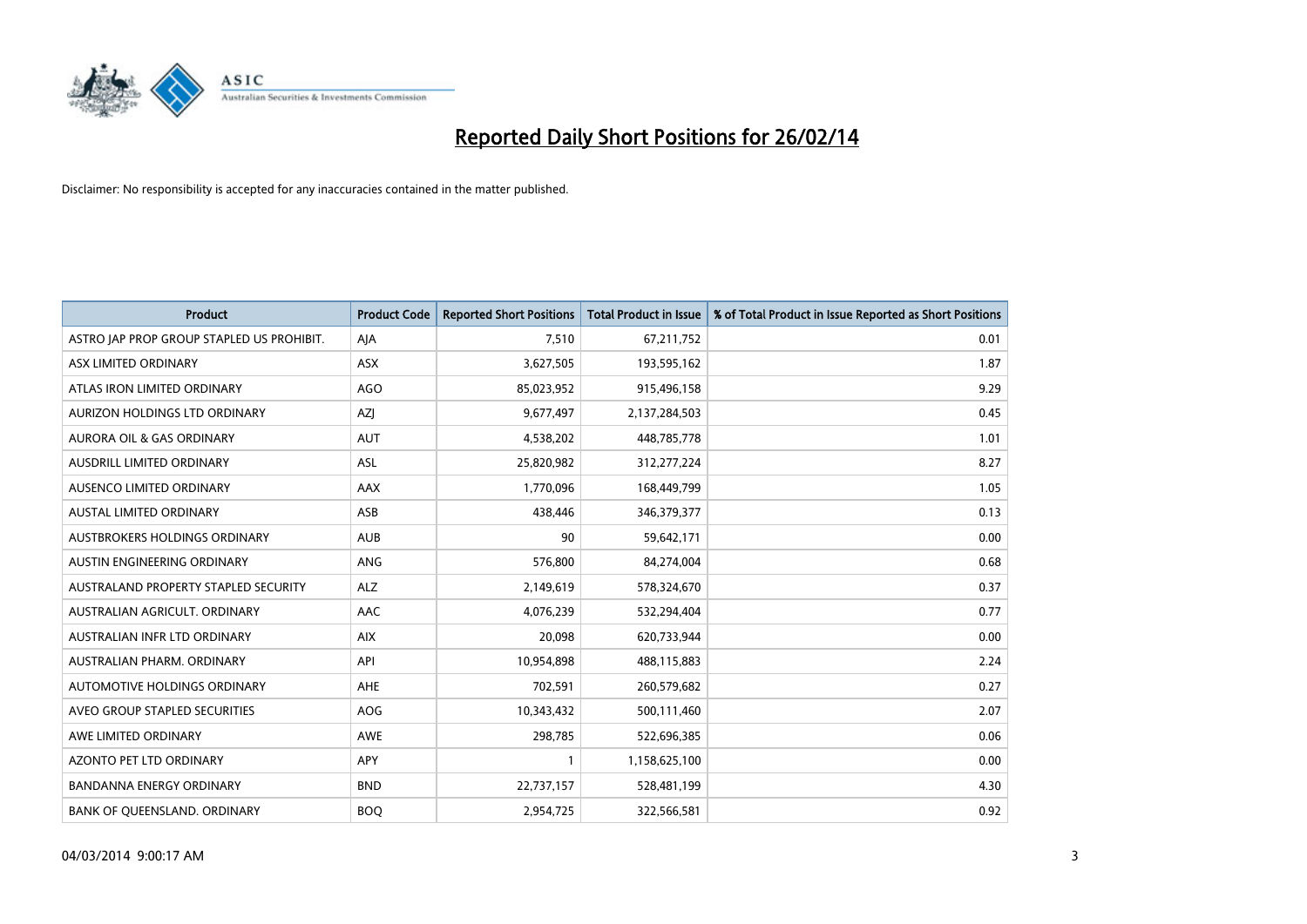

| <b>Product</b>                         | <b>Product Code</b> | <b>Reported Short Positions</b> | <b>Total Product in Issue</b> | % of Total Product in Issue Reported as Short Positions |
|----------------------------------------|---------------------|---------------------------------|-------------------------------|---------------------------------------------------------|
| <b>BANNERMAN RESOURCES ORDINARY</b>    | <b>BMN</b>          | 469,921                         | 322,885,298                   | 0.15                                                    |
| BASE RES LIMITED ORDINARY              | <b>BSE</b>          | 6,803,817                       | 561,840,029                   | 1.21                                                    |
| BATHURST RES LTD. ORDINARY             | <b>BRL</b>          | 15,620,808                      | 821,457,725                   | 1.90                                                    |
| <b>BC IRON LIMITED ORDINARY</b>        | <b>BCI</b>          | 80,367                          | 123,928,630                   | 0.06                                                    |
| BEACH ENERGY LIMITED ORDINARY          | <b>BPT</b>          | 17,424,115                      | 1,278,348,742                 | 1.36                                                    |
| BEADELL RESOURCE LTD ORDINARY          | <b>BDR</b>          | 37,143,481                      | 790,777,280                   | 4.70                                                    |
| <b>BEGA CHEESE LTD ORDINARY</b>        | <b>BGA</b>          | 83,256                          | 152,245,802                   | 0.05                                                    |
| BENDIGO AND ADELAIDE ORDINARY          | <b>BEN</b>          | 11,504,155                      | 410,010,013                   | 2.81                                                    |
| <b>BENITEC BIOPHARMA ORDINARY</b>      | <b>BLT</b>          | 820                             | 85,365,991                    | 0.00                                                    |
| BENTHAM IMF LTD ORDINARY               | <b>IMF</b>          | 3,746,481                       | 164,380,143                   | 2.28                                                    |
| BERKELEY RESOURCES ORDINARY            | <b>BKY</b>          | 53,643                          | 180,361,323                   | 0.03                                                    |
| BHP BILLITON LIMITED ORDINARY          | <b>BHP</b>          | 9,408,656                       | 3,211,691,105                 | 0.29                                                    |
| <b>BILLABONG ORDINARY</b>              | <b>BBG</b>          | 10,156,113                      | 809,998,300                   | 1.25                                                    |
| <b>BILLABONG RTS11-MAR-14FORUS</b>     | <b>BBGR</b>         | 1,830,448                       | 180,273,753                   | 1.02                                                    |
| <b>BLACKMORES LIMITED ORDINARY</b>     | <b>BKL</b>          | 10,853                          | 17,046,032                    | 0.06                                                    |
| BLACKTHORN RESOURCES ORD US PROHIBITED | <b>BTR</b>          | 415,802                         | 164,285,950                   | 0.25                                                    |
| BLUESCOPE STEEL LTD ORDINARY           | <b>BSL</b>          | 6,399,563                       | 558,733,728                   | 1.15                                                    |
| <b>BOART LONGYEAR ORDINARY</b>         | <b>BLY</b>          | 42,701,863                      | 461,163,412                   | 9.26                                                    |
| <b>BOOM LOGISTICS ORDINARY</b>         | <b>BOL</b>          | 149,999                         | 474,868,764                   | 0.03                                                    |
| BORAL LIMITED. ORDINARY                | <b>BLD</b>          | 41,564,034                      | 778,739,826                   | 5.34                                                    |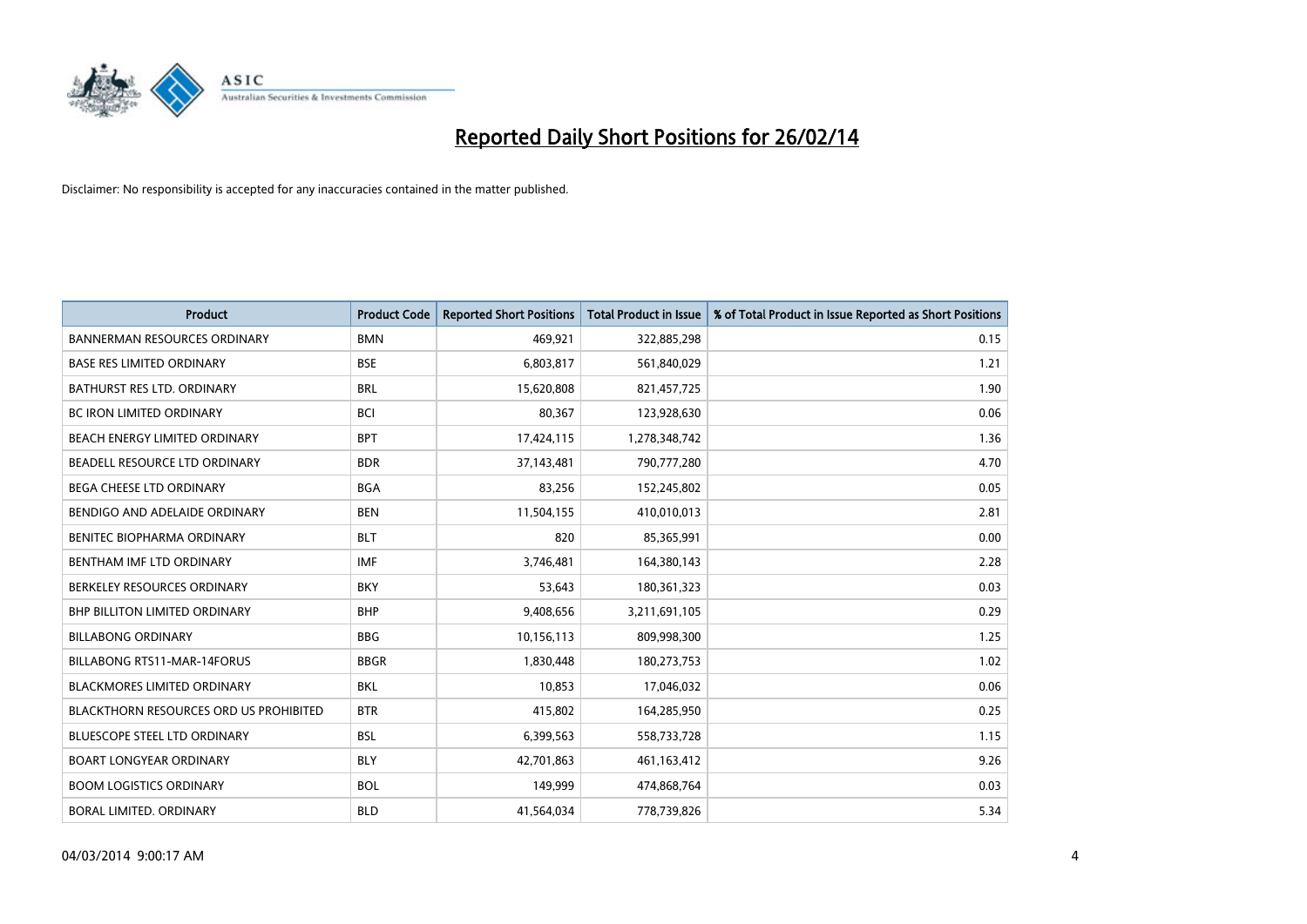

| <b>Product</b>                          | <b>Product Code</b> | <b>Reported Short Positions</b> | <b>Total Product in Issue</b> | % of Total Product in Issue Reported as Short Positions |
|-----------------------------------------|---------------------|---------------------------------|-------------------------------|---------------------------------------------------------|
| <b>BRADKEN LIMITED ORDINARY</b>         | <b>BKN</b>          | 20,980,743                      | 169,240,662                   | 12.40                                                   |
| <b>BRAMBLES LIMITED ORDINARY</b>        | <b>BXB</b>          | 1,868,505                       | 1,561,976,875                 | 0.12                                                    |
| BREVILLE GROUP LTD ORDINARY             | <b>BRG</b>          | 2,615,366                       | 130,095,322                   | 2.01                                                    |
| <b>BRICKWORKS LIMITED ORDINARY</b>      | <b>BKW</b>          | 61,475                          | 148,038,996                   | 0.04                                                    |
| BT INVESTMENT MNGMNT ORDINARY           | <b>BTT</b>          | 473,439                         | 282,727,073                   | 0.17                                                    |
| <b>BURU ENERGY ORDINARY</b>             | <b>BRU</b>          | 13,603,533                      | 298,505,530                   | 4.56                                                    |
| <b>BWP TRUST ORDINARY UNITS</b>         | <b>BWP</b>          | 4,023,742                       | 627,165,919                   | 0.64                                                    |
| <b>CABCHARGE AUSTRALIA ORDINARY</b>     | CAB                 | 10,980,511                      | 120,430,683                   | 9.12                                                    |
| CALTEX AUSTRALIA ORDINARY               | <b>CTX</b>          | 1,682,229                       | 270,000,000                   | 0.62                                                    |
| CAPE LAMBERT RES LTD ORDINARY           | <b>CFE</b>          | 19,764                          | 667,938,887                   | 0.00                                                    |
| CARDNO LIMITED ORDINARY                 | CDD                 | 6,608,302                       | 146,779,250                   | 4.50                                                    |
| <b>CARINDALE PROPERTY UNIT</b>          | <b>CDP</b>          | 404                             | 70,000,000                    | 0.00                                                    |
| CARNARVON PETROLEUM ORDINARY            | <b>CVN</b>          | 12,220                          | 986,565,952                   | 0.00                                                    |
| CARSALES.COM LTD ORDINARY               | <b>CRZ</b>          | 7,398,026                       | 237,773,965                   | 3.11                                                    |
| CASH CONVERTERS ORDINARY                | CCV                 | 8,891,992                       | 426,302,767                   | 2.09                                                    |
| CEDAR WOODS PROP. ORDINARY              | <b>CWP</b>          | 61,116                          | 73,732,683                    | 0.08                                                    |
| CENTRAL PETROLEUM ORDINARY              | <b>CTP</b>          | 724,354                         | 309,219,473                   | 0.23                                                    |
| <b>CERAMIC FUEL CELLS ORDINARY</b>      | <b>CFU</b>          | 4.058                           | 1,751,724,324                 | 0.00                                                    |
| CFS RETAIL TRUST GRP STAPLED SECURITIES | <b>CFX</b>          | 60,503,207                      | 3,018,050,810                 | 2.00                                                    |
| CHALLENGER DIV.PRO. STAPLED UNITS       | <b>CDI</b>          | 21,603                          | 214,101,013                   | 0.01                                                    |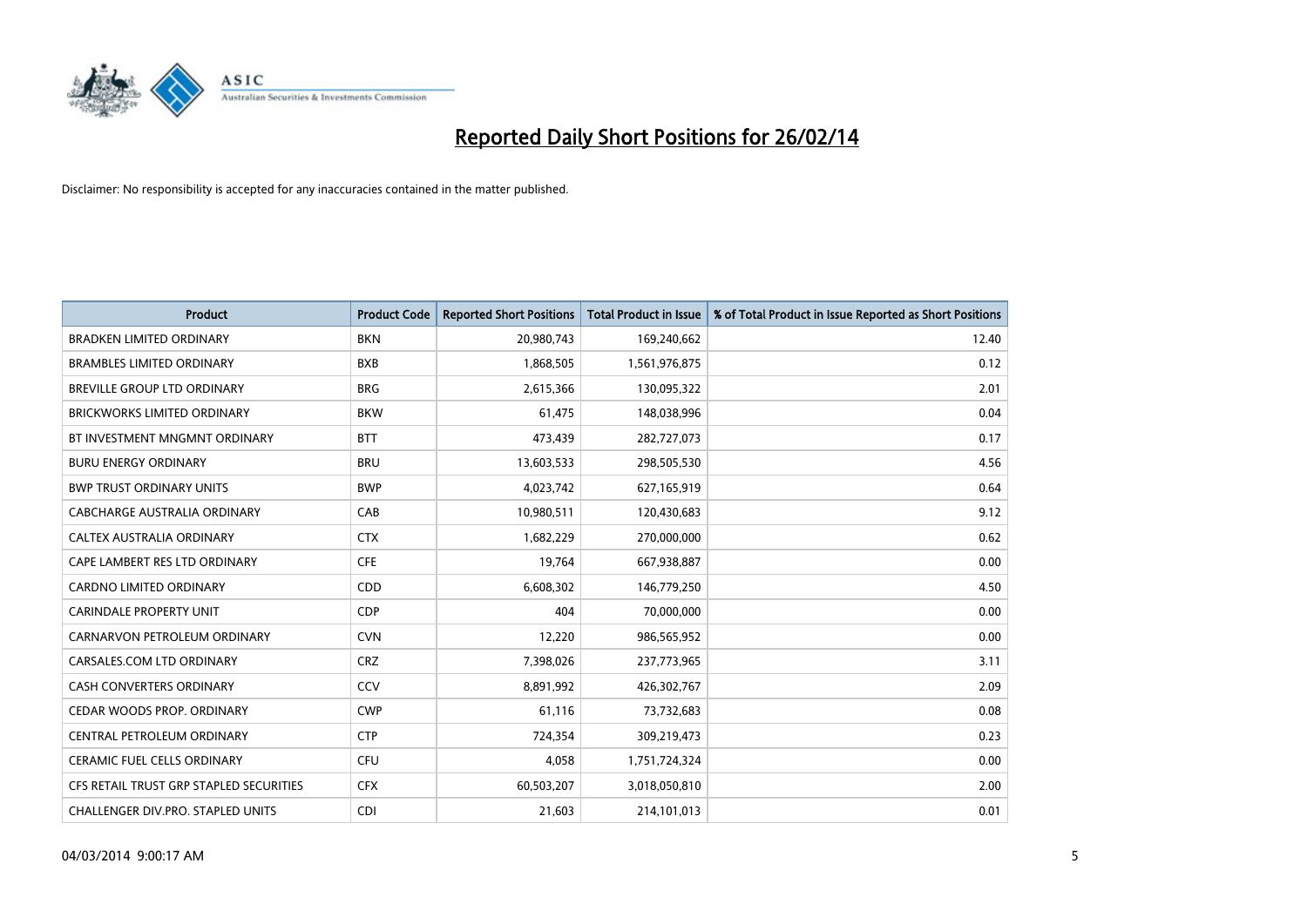

| <b>Product</b>                          | <b>Product Code</b> | <b>Reported Short Positions</b> | <b>Total Product in Issue</b> | % of Total Product in Issue Reported as Short Positions |
|-----------------------------------------|---------------------|---------------------------------|-------------------------------|---------------------------------------------------------|
| <b>CHALLENGER LIMITED ORDINARY</b>      | <b>CGF</b>          | 1,106,885                       | 530,862,585                   | 0.21                                                    |
| CHARTER HALL GROUP STAPLED US PROHIBIT. | <b>CHC</b>          | 513,695                         | 309,358,198                   | 0.17                                                    |
| <b>CHARTER HALL RETAIL UNITS</b>        | <b>COR</b>          | 11,229,419                      | 365,082,785                   | 3.08                                                    |
| <b>CHORUS LIMITED ORDINARY</b>          | <b>CNU</b>          | 1,128,715                       | 396,369,767                   | 0.28                                                    |
| CITIGOLD CORP LTD ORDINARY              | <b>CTO</b>          | 153,427                         | 1,495,764,906                 | 0.01                                                    |
| CLINUVEL PHARMACEUT, ORDINARY           | CUV                 | 600                             | 38,217,038                    | 0.00                                                    |
| COAL OF AFRICA LTD ORDINARY             | <b>CZA</b>          | 426                             | 1,048,368,613                 | 0.00                                                    |
| <b>COALSPUR MINES LTD ORDINARY</b>      | <b>CPL</b>          | 7,219,438                       | 641,394,435                   | 1.13                                                    |
| COBAR CONSOLIDATED ORDINARY             | CCU                 | 100,000                         | 329,715,353                   | 0.03                                                    |
| COCA-COLA AMATIL ORDINARY               | <b>CCL</b>          | 15,581,368                      | 763,590,249                   | 2.04                                                    |
| COCHLEAR LIMITED ORDINARY               | <b>COH</b>          | 9,326,866                       | 57,062,020                    | 16.35                                                   |
| <b>COCKATOO COAL ORDINARY</b>           | <b>COK</b>          | 167,987                         | 4,514,548,852                 | 0.00                                                    |
| <b>CODAN LIMITED ORDINARY</b>           | <b>CDA</b>          | 576,645                         | 176,969,924                   | 0.33                                                    |
| COFFEY INTERNATIONAL ORDINARY           | <b>COF</b>          | 18,923                          | 255,833,165                   | 0.01                                                    |
| <b>COKAL LTD ORDINARY</b>               | <b>CKA</b>          | 13,650                          | 471,103,926                   | 0.00                                                    |
| <b>COLLECTION HOUSE ORDINARY</b>        | <b>CLH</b>          | 1,887,832                       | 128,969,148                   | 1.46                                                    |
| COMMONWEALTH BANK, ORDINARY             | <b>CBA</b>          | 11,367,321                      | 1,611,928,836                 | 0.71                                                    |
| <b>COMMONWEALTH PROP ORDINARY UNITS</b> | <b>CPA</b>          | 4,335,258                       | 2,347,003,413                 | 0.18                                                    |
| <b>COMPASS RESOURCES ORDINARY</b>       | <b>CMR</b>          | 7,472                           | 1,403,744,100                 | 0.00                                                    |
| <b>COMPUTERSHARE LTD ORDINARY</b>       | <b>CPU</b>          | 11,312,992                      | 556,203,079                   | 2.03                                                    |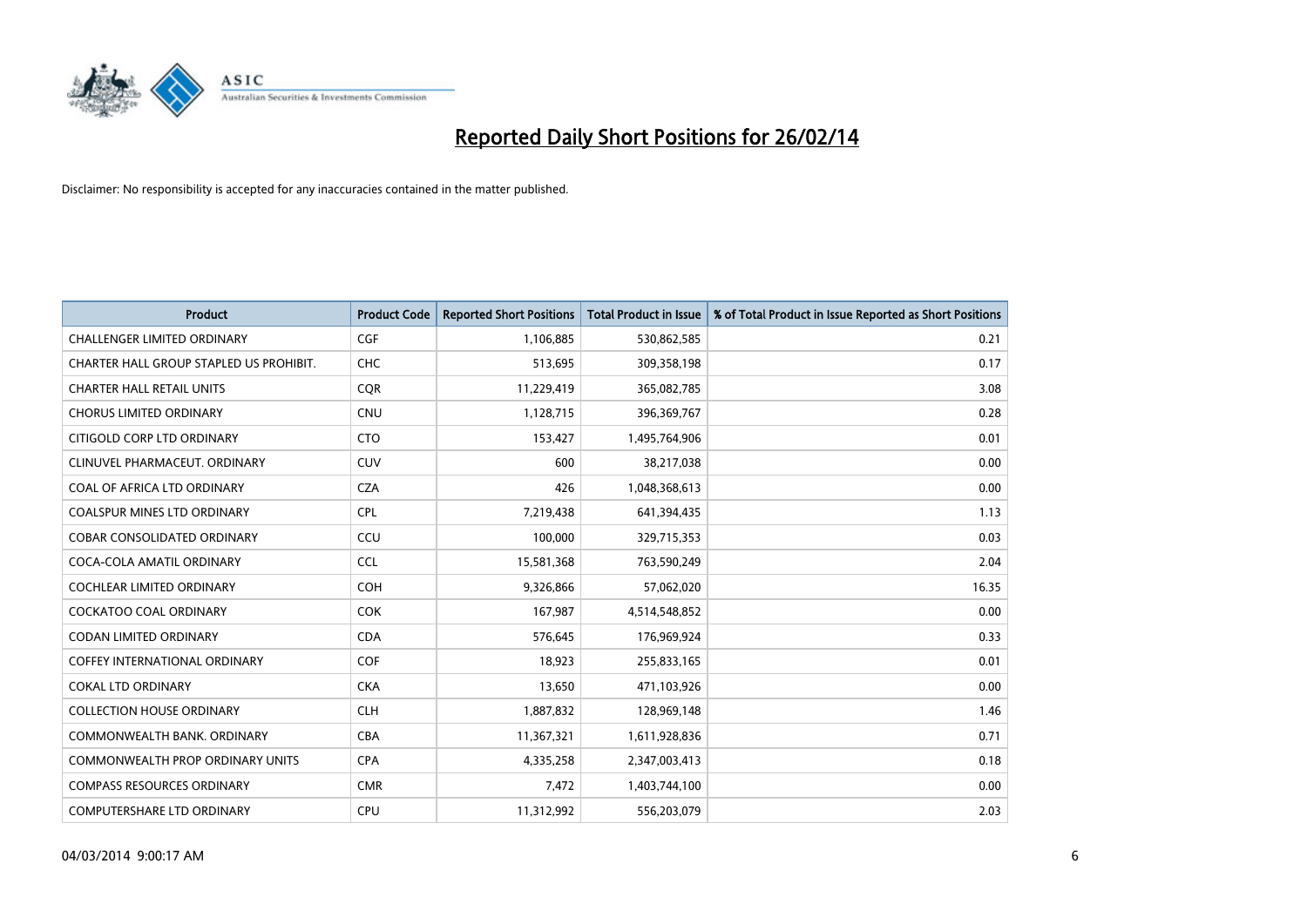

| <b>Product</b>                          | <b>Product Code</b> | <b>Reported Short Positions</b> | <b>Total Product in Issue</b> | % of Total Product in Issue Reported as Short Positions |
|-----------------------------------------|---------------------|---------------------------------|-------------------------------|---------------------------------------------------------|
| <b>COOPER ENERGY LTD ORDINARY</b>       | <b>COE</b>          | 192,372                         | 329,235,509                   | 0.06                                                    |
| <b>CORP TRAVEL LIMITED ORDINARY</b>     | <b>CTD</b>          | 76,430                          | 89,890,762                    | 0.09                                                    |
| <b>COVER-MORE GRP LTD ORDINARY</b>      | <b>CVO</b>          | 1,502,383                       | 317,750,000                   | 0.47                                                    |
| <b>CREDIT CORP GROUP ORDINARY</b>       | <b>CCP</b>          | 137,598                         | 46,131,882                    | 0.30                                                    |
| <b>CROMWELL PROP STAPLED SECURITIES</b> | <b>CMW</b>          | 16,602,555                      | 1,724,697,156                 | 0.96                                                    |
| <b>CROWE HORWATH AUS ORDINARY</b>       | <b>CRH</b>          | 750,364                         | 273,005,429                   | 0.27                                                    |
| <b>CROWN RESORTS LTD ORDINARY</b>       | <b>CWN</b>          | 4,157,145                       | 728,394,185                   | 0.57                                                    |
| <b>CSG LIMITED ORDINARY</b>             | <b>CSV</b>          | 707                             | 278,973,075                   | 0.00                                                    |
| <b>CSL LIMITED ORDINARY</b>             | <b>CSL</b>          | 797,507                         | 484,113,980                   | 0.16                                                    |
| <b>CSR LIMITED ORDINARY</b>             | <b>CSR</b>          | 15,881,896                      | 506,000,315                   | 3.14                                                    |
| <b>CUDECO LIMITED ORDINARY</b>          | CDU                 | 8,044,618                       | 234,033,408                   | 3.44                                                    |
| DART ENERGY LTD ORDINARY                | <b>DTE</b>          | 4,674,392                       | 1,108,752,733                 | 0.42                                                    |
| DATA#3 LIMITED ORDINARY                 | <b>DTL</b>          | 205,040                         | 153,974,950                   | 0.13                                                    |
| DAVID JONES LIMITED ORDINARY            | <b>DJS</b>          | 35,045,067                      | 537,137,845                   | 6.52                                                    |
| DECMIL GROUP LIMITED ORDINARY           | <b>DCG</b>          | 2,905,448                       | 168,657,794                   | 1.72                                                    |
| DEEP YELLOW LIMITED ORDINARY            | <b>DYL</b>          | 10,002                          | 1,614,056,807                 | 0.00                                                    |
| DEVINE LIMITED ORDINARY                 | <b>DVN</b>          | 10,000                          | 158,730,556                   | 0.01                                                    |
| DEXUS PROPERTY GROUP STAPLED UNITS      | <b>DXS</b>          | 14,814,517                      | 5,174,558,519                 | 0.29                                                    |
| DICK SMITH HLDGS ORDINARY               | <b>DSH</b>          | 9,999,030                       | 236,511,364                   | 4.23                                                    |
| DISCOVERY METALS LTD ORDINARY           | <b>DML</b>          | 4,633,932                       | 560,034,418                   | 0.83                                                    |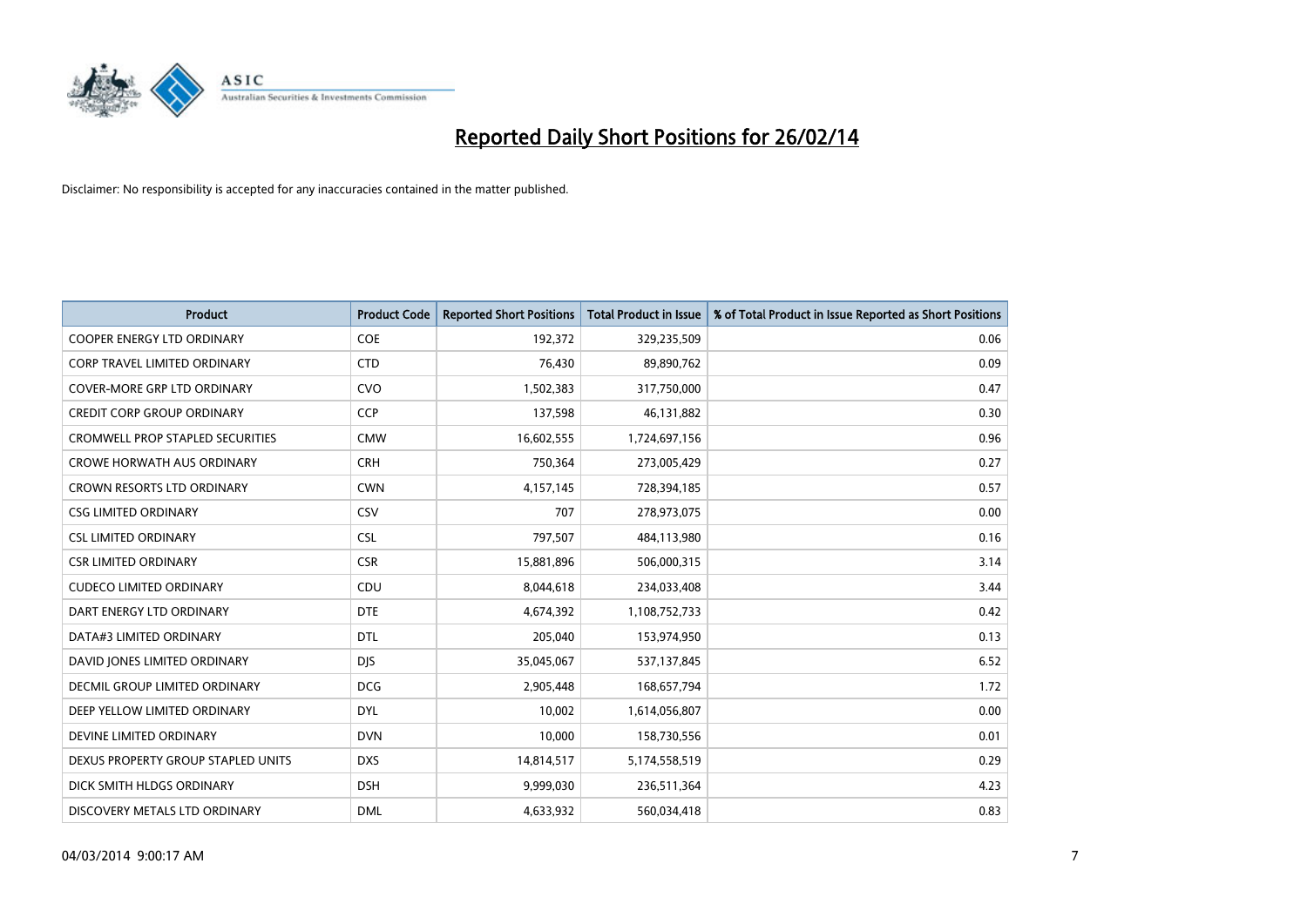

| <b>Product</b>                       | <b>Product Code</b> | <b>Reported Short Positions</b> | <b>Total Product in Issue</b> | % of Total Product in Issue Reported as Short Positions |
|--------------------------------------|---------------------|---------------------------------|-------------------------------|---------------------------------------------------------|
| DOMINO PIZZA ENTERPR ORDINARY        | <b>DMP</b>          | 1,806,507                       | 85,915,713                    | 2.10                                                    |
| DONACO INTERNATIONAL ORDINARY        | <b>DNA</b>          | 1,007,895                       | 401,051,771                   | 0.25                                                    |
| DORAY MINERALS LTD ORDINARY          | <b>DRM</b>          | 7,963                           | 163,326,768                   | 0.00                                                    |
| DOWNER EDI LIMITED ORDINARY          | <b>DOW</b>          | 14,781,612                      | 434,734,970                   | 3.40                                                    |
| DRAGON MINING LTD ORDINARY           | <b>DRA</b>          | 69,500                          | 88,840,613                    | 0.08                                                    |
| DRILLSEARCH ENERGY ORDINARY          | <b>DLS</b>          | 13,745,274                      | 432,965,895                   | 3.17                                                    |
| DUET GROUP STAPLED US PROHIBIT.      | <b>DUE</b>          | 17,241,205                      | 1,296,528,384                 | 1.33                                                    |
| DULUXGROUP LIMITED ORDINARY          | <b>DLX</b>          | 511,452                         | 381,093,950                   | 0.13                                                    |
| <b>DWS LTD ORDINARY</b>              | <b>DWS</b>          | 5,756                           | 132,362,763                   | 0.00                                                    |
| ECHO ENTERTAINMENT ORDINARY          | EGP                 | 21,935,811                      | 825,672,730                   | 2.66                                                    |
| ELDERS LIMITED ORDINARY              | <b>ELD</b>          | 19,776,302                      | 455,013,329                   | 4.35                                                    |
| ELEMENTAL MINERALS ORDINARY          | <b>ELM</b>          | 469.699                         | 303,263,391                   | 0.15                                                    |
| <b>EMECO HOLDINGS ORDINARY</b>       | EHL                 | 12,427,095                      | 599,675,707                   | 2.07                                                    |
| <b>ENDEAVOUR MIN CORP CDI 1:1</b>    | <b>EVR</b>          | 94,358                          | 76,697,439                    | 0.12                                                    |
| ENERGY RESOURCES ORDINARY 'A'        | ERA                 | 11,845,962                      | 517,725,062                   | 2.29                                                    |
| <b>ENERGY WORLD CORPOR, ORDINARY</b> | <b>EWC</b>          | 58,739,557                      | 1,734,166,672                 | 3.39                                                    |
| <b>ENVESTRA LIMITED ORDINARY</b>     | <b>ENV</b>          | 401,246                         | 1,796,808,474                 | 0.02                                                    |
| EQUATORIAL RES LTD ORDINARY          | EQX                 | 2,009                           | 122,185,353                   | 0.00                                                    |
| ERM POWER LIMITED ORDINARY           | EPW                 | 502,936                         | 238,714,606                   | 0.21                                                    |
| ESERVGLOBAL LIMITED ORDINARY         | ESV                 | 3,000,000                       | 253,545,997                   | 1.18                                                    |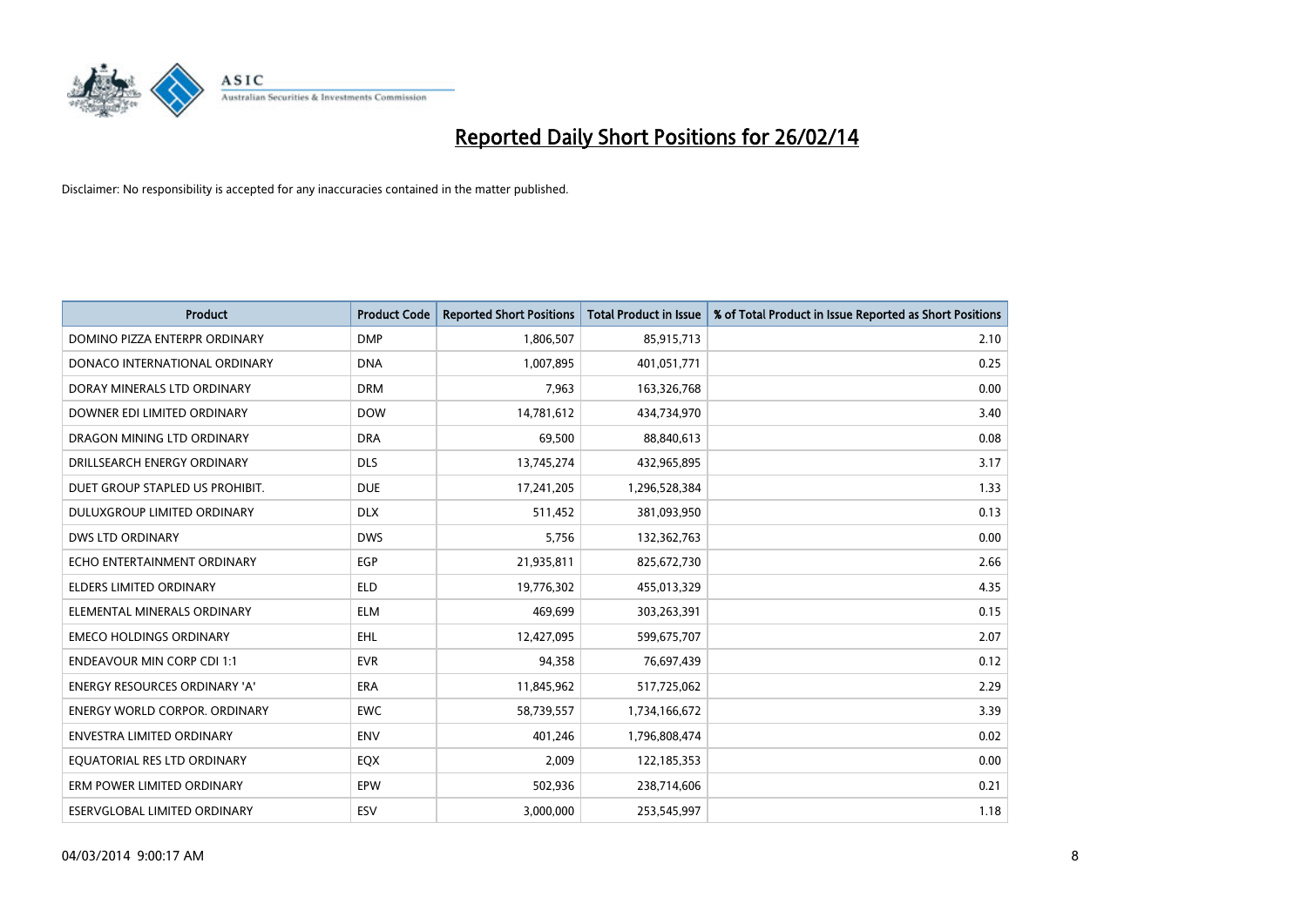

| <b>Product</b>                         | <b>Product Code</b> | <b>Reported Short Positions</b> | <b>Total Product in Issue</b> | % of Total Product in Issue Reported as Short Positions |
|----------------------------------------|---------------------|---------------------------------|-------------------------------|---------------------------------------------------------|
| ETHANE PIPELINE STAPLED SECURITIES     | <b>EPX</b>          | 10,000                          | 69,302,275                    | 0.01                                                    |
| EVOLUTION MINING LTD ORDINARY          | <b>EVN</b>          | 28,589,334                      | 708,652,367                   | 4.03                                                    |
| FAIRFAX MEDIA LTD ORDINARY             | <b>FXI</b>          | 195,162,242                     | 2,351,955,725                 | 8.30                                                    |
| <b>FANTASTIC HOLDINGS ORDINARY</b>     | <b>FAN</b>          | 19,206                          | 103,068,398                   | 0.02                                                    |
| <b>FAR LTD ORDINARY</b>                | FAR                 | 32,670,208                      | 2,499,846,742                 | 1.31                                                    |
| FEDERATION CNTRES ORD/UNIT STAPLED SEC | <b>FDC</b>          | 5,169,785                       | 1,427,641,565                 | 0.36                                                    |
| FISHER & PAYKEL H. ORDINARY            | <b>FPH</b>          | 1,532,729                       | 550,790,093                   | 0.28                                                    |
| FLEETWOOD CORP ORDINARY                | <b>FWD</b>          | 2,365,712                       | 60,522,619                    | 3.91                                                    |
| FLETCHER BUILDING ORDINARY             | <b>FBU</b>          | 1,587,663                       | 687,854,788                   | 0.23                                                    |
| FLEXIGROUP LIMITED ORDINARY            | <b>FXL</b>          | 1,099,637                       | 304,096,060                   | 0.36                                                    |
| FLIGHT CENTRE TRAVEL ORDINARY          | <b>FLT</b>          | 5,926,413                       | 100,543,059                   | 5.89                                                    |
| FLINDERS MINES LTD ORDINARY            | <b>FMS</b>          | 4,254,893                       | 1,826,866,748                 | 0.23                                                    |
| <b>FOCUS MINERALS LTD ORDINARY</b>     | <b>FML</b>          | 10,000,000                      | 9,137,375,877                 | 0.11                                                    |
| FONTERRA SHARE FUND ORDINARY UNITS     | <b>FSF</b>          | 42,743                          | 106,414,814                   | 0.04                                                    |
| FORGE GROUP LIMITED ORDINARY           | FGE                 | 4,264,315                       | 86,169,014                    | 4.95                                                    |
| FORTESCUE METALS GRP ORDINARY          | <b>FMG</b>          | 173,987,522                     | 3,113,798,151                 | 5.59                                                    |
| <b>G.U.D. HOLDINGS ORDINARY</b>        | GUD                 | 4,731,892                       | 71,241,319                    | 6.64                                                    |
| <b>G8 EDUCATION LIMITED ORDINARY</b>   | <b>GEM</b>          | 1,950,801                       | 301,705,105                   | 0.65                                                    |
| <b>GALAXY RESOURCES ORDINARY</b>       | GXY                 | 329,458                         | 1,027,073,389                 | 0.03                                                    |
| <b>GBST HOLDINGS ORDINARY</b>          | GBT                 | 14,399                          | 66,561,725                    | 0.02                                                    |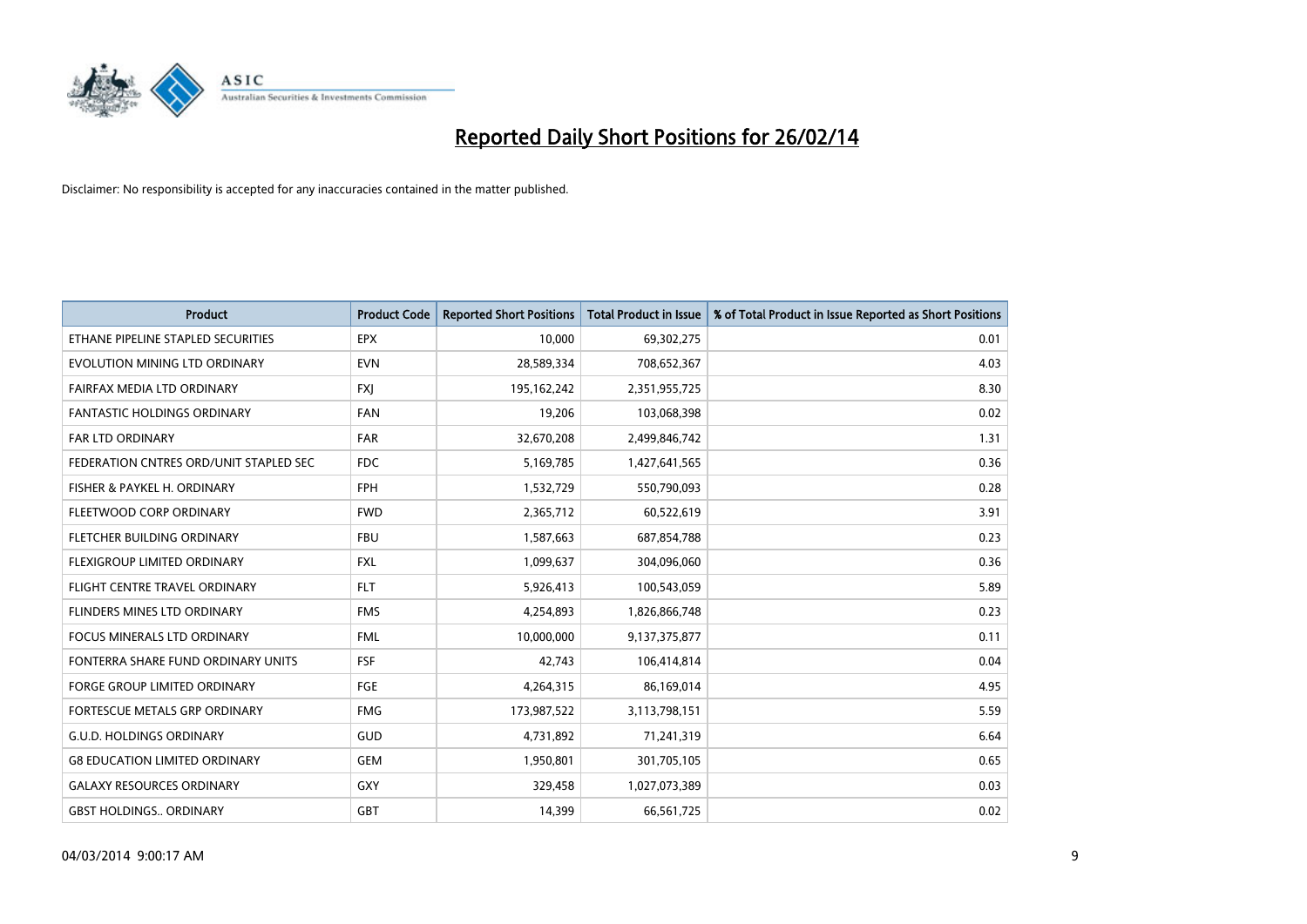

| Product                                          | <b>Product Code</b> | <b>Reported Short Positions</b> | <b>Total Product in Issue</b> | % of Total Product in Issue Reported as Short Positions |
|--------------------------------------------------|---------------------|---------------------------------|-------------------------------|---------------------------------------------------------|
| <b>GDI PROPERTY GRP STAPLED SECURITIES</b>       | GDI                 | 1,623                           | 567,575,025                   | 0.00                                                    |
| <b>GENETIC TECHNOLOGIES ORDINARY</b>             | <b>GTG</b>          | 589,500                         | 631,951,612                   | 0.09                                                    |
| <b>GEODYNAMICS LIMITED ORDINARY</b>              | GDY                 | 850                             | 406,452,608                   | 0.00                                                    |
| GI DYNAMICS, INC CDI US PROHIBITED               | <b>GID</b>          | 921,000                         | 395,856,465                   | 0.23                                                    |
| <b>GINDALBIE METALS LTD ORDINARY</b>             | <b>GBG</b>          | 46,088,477                      | 1,493,660,842                 | 3.09                                                    |
| <b>GOODMAN FIELDER, ORDINARY</b>                 | GFF                 | 49,274,107                      | 1,955,559,207                 | 2.52                                                    |
| <b>GOODMAN GROUP STAPLED</b>                     | <b>GMG</b>          | 3,438,450                       | 1,727,685,976                 | 0.20                                                    |
| <b>GPT GROUP STAPLED SEC.</b>                    | <b>GPT</b>          | 5,093,553                       | 1,685,779,634                 | 0.30                                                    |
| <b>GRAINCORP LIMITED A CLASS ORDINARY</b>        | <b>GNC</b>          | 895,820                         | 228,855,628                   | 0.39                                                    |
| <b>GRANGE RESOURCES, ORDINARY</b>                | <b>GRR</b>          | 4,595,619                       | 1,157,097,869                 | 0.40                                                    |
| <b>GREENCROSS LIMITED ORDINARY</b>               | GXL                 | 44,000                          | 90,257,087                    | 0.05                                                    |
| <b>GREENLAND MIN EN LTD ORDINARY</b>             | GGG                 | 2,866,577                       | 574,572,911                   | 0.50                                                    |
| <b>GROWTHPOINT PROPERTY ORD/UNIT STAPLED SEC</b> | GOZ                 | 6,637                           | 475,705,269                   | 0.00                                                    |
| <b>GRYPHON MINERALS LTD ORDINARY</b>             | GRY                 | 3,433,743                       | 400,889,282                   | 0.86                                                    |
| <b>GUILDFORD COAL LTD ORDINARY</b>               | <b>GUF</b>          | 230,759                         | 744,594,332                   | 0.03                                                    |
| <b>GUINNESS PEAT GROUP. CDI 1:1</b>              | <b>GPG</b>          | 81,925                          | 185,725,775                   | 0.04                                                    |
| <b>GUIARAT NRE COAL LTD ORDINARY</b>             | <b>GNM</b>          | 380,097                         | 3,139,388,006                 | 0.01                                                    |
| <b>GWA GROUP LTD ORDINARY</b>                    | <b>GWA</b>          | 8,757,166                       | 306,533,770                   | 2.86                                                    |
| HARVEY NORMAN ORDINARY                           | <b>HVN</b>          | 59,348,951                      | 1,062,316,784                 | 5.59                                                    |
| <b>HENDERSON GROUP CDI 1:1</b>                   | <b>HGG</b>          | 435,665                         | 664,031,107                   | 0.07                                                    |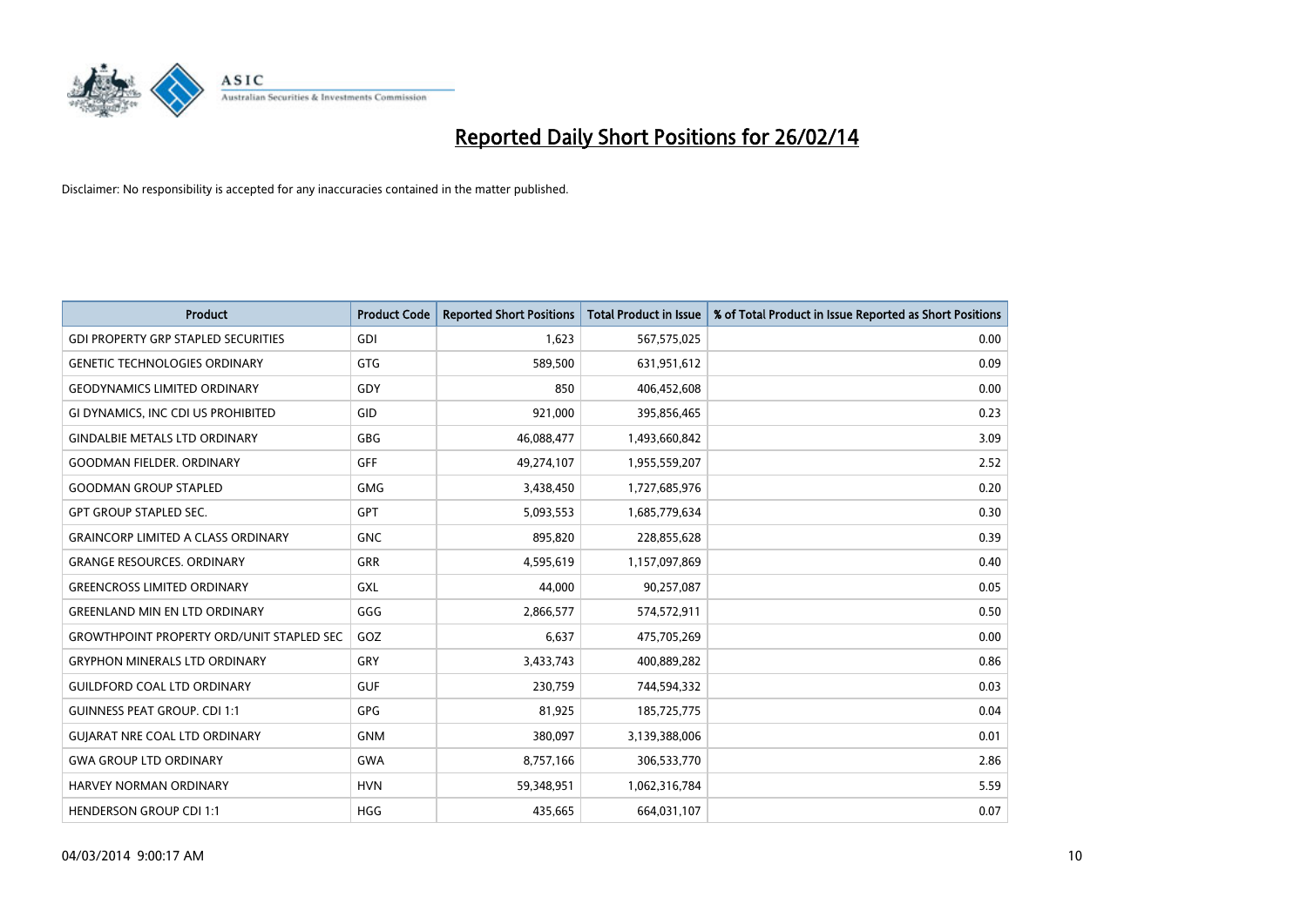

| <b>Product</b>                           | <b>Product Code</b> | <b>Reported Short Positions</b> | Total Product in Issue | % of Total Product in Issue Reported as Short Positions |
|------------------------------------------|---------------------|---------------------------------|------------------------|---------------------------------------------------------|
| HFA HOLDINGS LIMITED ORDINARY            | <b>HFA</b>          | 3,094,665                       | 118,738,157            | 2.61                                                    |
| <b>HIGHLANDS PACIFIC ORDINARY</b>        | <b>HIG</b>          | 10,001                          | 854,261,346            | 0.00                                                    |
| HILLGROVE RES LTD ORDINARY               | <b>HGO</b>          | 475,339                         | 1,179,889,221          | 0.04                                                    |
| <b>HILLS LTD ORDINARY</b>                | <b>HIL</b>          | 500,031                         | 236,619,450            | 0.21                                                    |
| HORIZON OIL LIMITED ORDINARY             | <b>HZN</b>          | 87,344,540                      | 1,301,147,932          | 6.71                                                    |
| HOT CHILI LTD ORDINARY                   | <b>HCH</b>          | 10,000                          | 347,732,196            | 0.00                                                    |
| <b>HOTEL PROPERTY STAPLED</b>            | <b>HPI</b>          | 630,000                         | 132,870,000            | 0.47                                                    |
| <b>IBUY GROUP LTD ORDINARY</b>           | <b>IBY</b>          | 490                             | 359,305,037            | 0.00                                                    |
| <b>ICAR ASIA LTD ORDINARY</b>            | ICO                 | 70,306                          | 114,167,041            | 0.06                                                    |
| <b>ICON ENERGY LIMITED ORDINARY</b>      | <b>ICN</b>          | 2,926                           | 615,774,351            | 0.00                                                    |
| <b>IINET LIMITED ORDINARY</b>            | <b>IIN</b>          | 239,840                         | 161,238,847            | 0.15                                                    |
| <b>ILUKA RESOURCES ORDINARY</b>          | ILU                 | 38,594,744                      | 418,700,517            | 9.22                                                    |
| <b>IMDEX LIMITED ORDINARY</b>            | <b>IMD</b>          | 3,984,373                       | 210,473,188            | 1.89                                                    |
| <b>INCITEC PIVOT ORDINARY</b>            | <b>IPL</b>          | 25,242,054                      | 1,644,919,097          | 1.53                                                    |
| INDEPENDENCE GROUP ORDINARY              | <b>IGO</b>          | 5,052,611                       | 233,323,905            | 2.17                                                    |
| <b>INDOCHINE MINING LTD ORDINARY</b>     | <b>IDC</b>          | 20,000                          | 965,200,471            | 0.00                                                    |
| INDOPHIL RESOURCES ORDINARY              | <b>IRN</b>          | 778,696                         | 1,203,146,194          | 0.06                                                    |
| <b>INFIGEN ENERGY STAPLED SECURITIES</b> | <b>IFN</b>          | 3,089,232                       | 764,993,434            | 0.40                                                    |
| <b>INSURANCE AUSTRALIA ORDINARY</b>      | IAG                 | 2,130,673                       | 2,341,618,048          | 0.09                                                    |
| <b>INTREPID MINES ORDINARY</b>           | <b>IAU</b>          | 17,301,867                      | 556,612,782            | 3.11                                                    |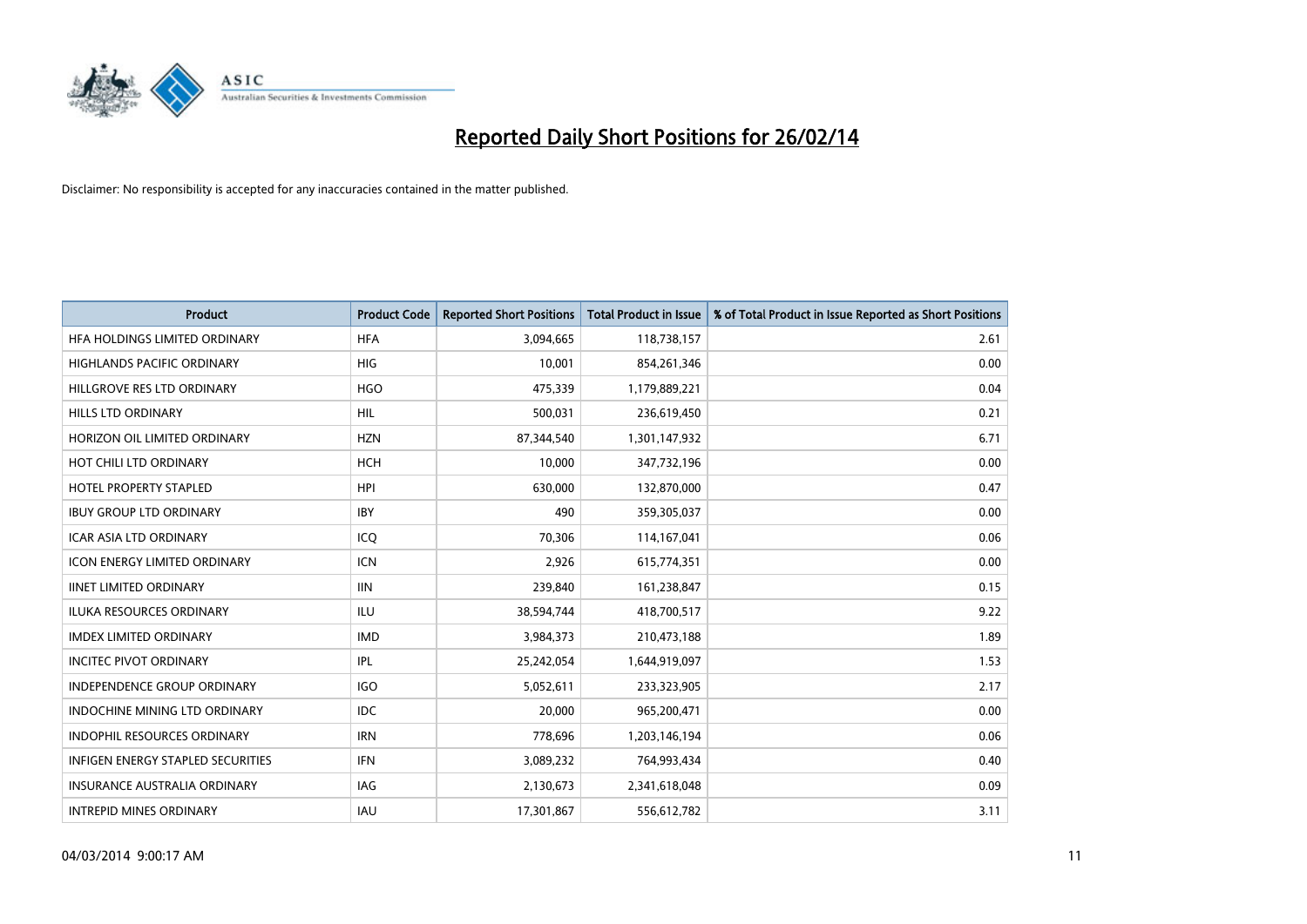

| <b>Product</b>                                | <b>Product Code</b> | <b>Reported Short Positions</b> | <b>Total Product in Issue</b> | % of Total Product in Issue Reported as Short Positions |
|-----------------------------------------------|---------------------|---------------------------------|-------------------------------|---------------------------------------------------------|
| <b>INVESTA OFFICE FUND STAPLED SECURITIES</b> | <b>IOF</b>          | 555,961                         | 614,047,458                   | 0.09                                                    |
| <b>INVOCARE LIMITED ORDINARY</b>              | <b>IVC</b>          | 4,932,087                       | 110,030,298                   | 4.48                                                    |
| <b>IOOF HOLDINGS LTD ORDINARY</b>             | IFL                 | 2,021,589                       | 232,118,034                   | 0.87                                                    |
| <b>IPROPERTY GROUP LTD ORDINARY</b>           | <b>IPP</b>          | 241,107                         | 181,398,426                   | 0.13                                                    |
| <b>IRESS LIMITED ORDINARY</b>                 | <b>IRE</b>          | 600.861                         | 158,585,126                   | 0.38                                                    |
| <b>IRON ORE HOLDINGS ORDINARY</b>             | <b>IOH</b>          | 26,197                          | 161,174,005                   | 0.02                                                    |
| <b>ISELECT LTD ORDINARY</b>                   | <b>ISU</b>          | 211,163                         | 260,889,894                   | 0.08                                                    |
| ISHS GLOB HEALTH ETF CDI 1:1                  | IXJ                 | 3,477                           | 13,050,000                    | 0.03                                                    |
| JAMES HARDIE INDUST CHESS DEPOSITARY INT      | <b>JHX</b>          | 3,772,166                       | 443,553,132                   | 0.85                                                    |
| <b>IB HI-FI LIMITED ORDINARY</b>              | <b>IBH</b>          | 11,522,464                      | 100,381,900                   | 11.48                                                   |
| <b>KAGARA LTD ORDINARY</b>                    | KZL                 | 3,350,441                       | 798,953,117                   | 0.42                                                    |
| KAROON GAS AUSTRALIA ORDINARY                 | <b>KAR</b>          | 7,909,056                       | 255,841,581                   | 3.09                                                    |
| KATHMANDU HOLD LTD ORDINARY                   | <b>KMD</b>          | 333,075                         | 200,473,338                   | 0.17                                                    |
| <b>KBL MINING LIMITED ORDINARY</b>            | <b>KBL</b>          | 1.820                           | 393,535,629                   | 0.00                                                    |
| KINGSGATE CONSOLID. ORDINARY                  | <b>KCN</b>          | 13,678,027                      | 164,154,349                   | 8.33                                                    |
| KINGSROSE MINING LTD ORDINARY                 | <b>KRM</b>          | 313,283                         | 335,753,851                   | 0.09                                                    |
| LEIGHTON HOLDINGS ORDINARY                    | LEI                 | 24,079,113                      | 337,235,188                   | 7.14                                                    |
| LEND LEASE GROUP UNIT/ORD STAPLED             | LLC                 | 8,446,480                       | 576,712,337                   | 1.46                                                    |
| LYCOPODIUM LIMITED ORDINARY                   | LYL                 | $\mathbf{1}$                    | 38,955,103                    | 0.00                                                    |
| LYNAS CORPORATION ORDINARY                    | <b>LYC</b>          | 156,829,087                     | 1,961,160,594                 | 8.00                                                    |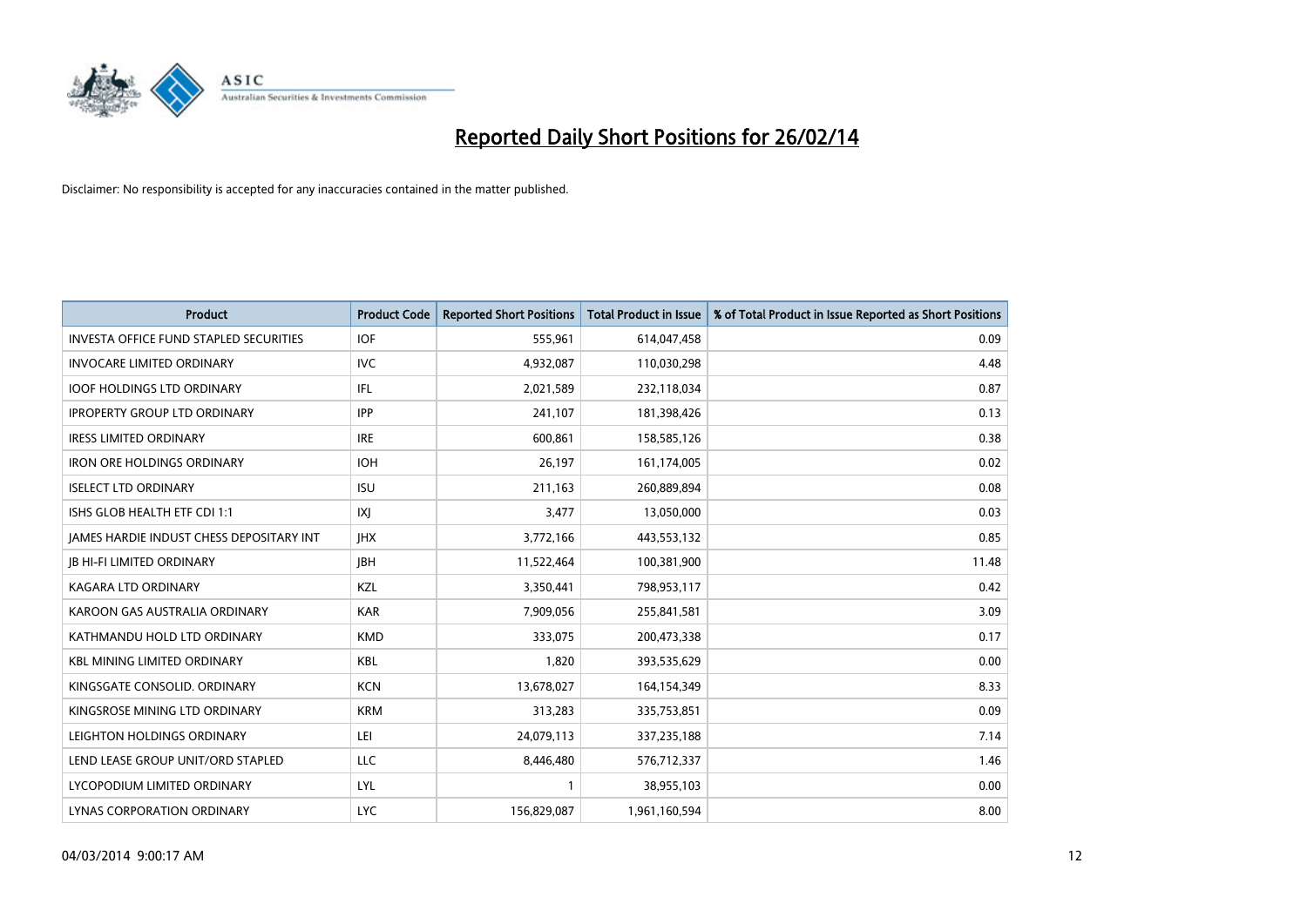

| <b>Product</b>                           | <b>Product Code</b> | <b>Reported Short Positions</b> | <b>Total Product in Issue</b> | % of Total Product in Issue Reported as Short Positions |
|------------------------------------------|---------------------|---------------------------------|-------------------------------|---------------------------------------------------------|
| <b>M2 GRP LTD ORDINARY</b>               | <b>MTU</b>          | 10,706,824                      | 179,384,685                   | 5.97                                                    |
| <b>MACA LIMITED ORDINARY</b>             | <b>MLD</b>          | 42,870                          | 176,476,373                   | 0.02                                                    |
| <b>MACMAHON HOLDINGS ORDINARY</b>        | <b>MAH</b>          | 562,698                         | 1,261,699,966                 | 0.04                                                    |
| MACO ATLAS ROADS GRP ORDINARY STAPLED    | <b>MQA</b>          | 10,443,415                      | 487,230,540                   | 2.14                                                    |
| MACQUARIE GROUP LTD NON-CUM CAPITAL NOTE | <b>MOGPA</b>        | 1,239                           | 6,000,000                     | 0.02                                                    |
| MACQUARIE GROUP LTD ORDINARY             | <b>MOG</b>          | 1,621,647                       | 321,070,343                   | 0.51                                                    |
| MAGELLAN FIN GRP LTD ORDINARY            | <b>MFG</b>          | 1,783,190                       | 155,830,849                   | 1.14                                                    |
| <b>MATRIX C &amp; E LTD ORDINARY</b>     | <b>MCE</b>          | 2,914,780                       | 94,555,428                    | 3.08                                                    |
| MAVERICK DRILLING ORDINARY               | <b>MAD</b>          | 7,558,199                       | 468,004,529                   | 1.61                                                    |
| <b>MAXITRANS INDUSTRIES ORDINARY</b>     | <b>MXI</b>          | 335,523                         | 183,993,392                   | 0.18                                                    |
| MCMILLAN SHAKESPEARE ORDINARY            | <b>MMS</b>          | 594,050                         | 74,523,965                    | 0.80                                                    |
| MCPHERSON'S LTD ORDINARY                 | <b>MCP</b>          | 58,187                          | 93,994,381                    | 0.06                                                    |
| MEDUSA MINING LTD ORDINARY               | <b>MML</b>          | 5,408,781                       | 207,794,301                   | 2.60                                                    |
| MELBOURNE IT LIMITED ORDINARY            | <b>MLB</b>          | 16,392                          | 83,659,248                    | 0.02                                                    |
| MERIDIAN ENERGY INSTALMENT RECEIPTS      | <b>MEZCA</b>        | 1,251,148                       | 1,255,413,626                 | 0.10                                                    |
| MERLIN DIAMONDS LTD ORDINARY             | <b>MED</b>          | 6,816,027                       | 212,147,063                   | 3.21                                                    |
| MERMAID MARINE ORDINARY                  | <b>MRM</b>          | 1,998,301                       | 232,652,241                   | 0.86                                                    |
| MESOBLAST LIMITED ORDINARY               | <b>MSB</b>          | 18,415,773                      | 321,210,394                   | 5.73                                                    |
| METALS X LIMITED ORDINARY                | <b>MLX</b>          | 487,407                         | 1,655,386,110                 | 0.03                                                    |
| METCASH LIMITED ORDINARY                 | <b>MTS</b>          | 108,365,969                     | 888,338,048                   | 12.20                                                   |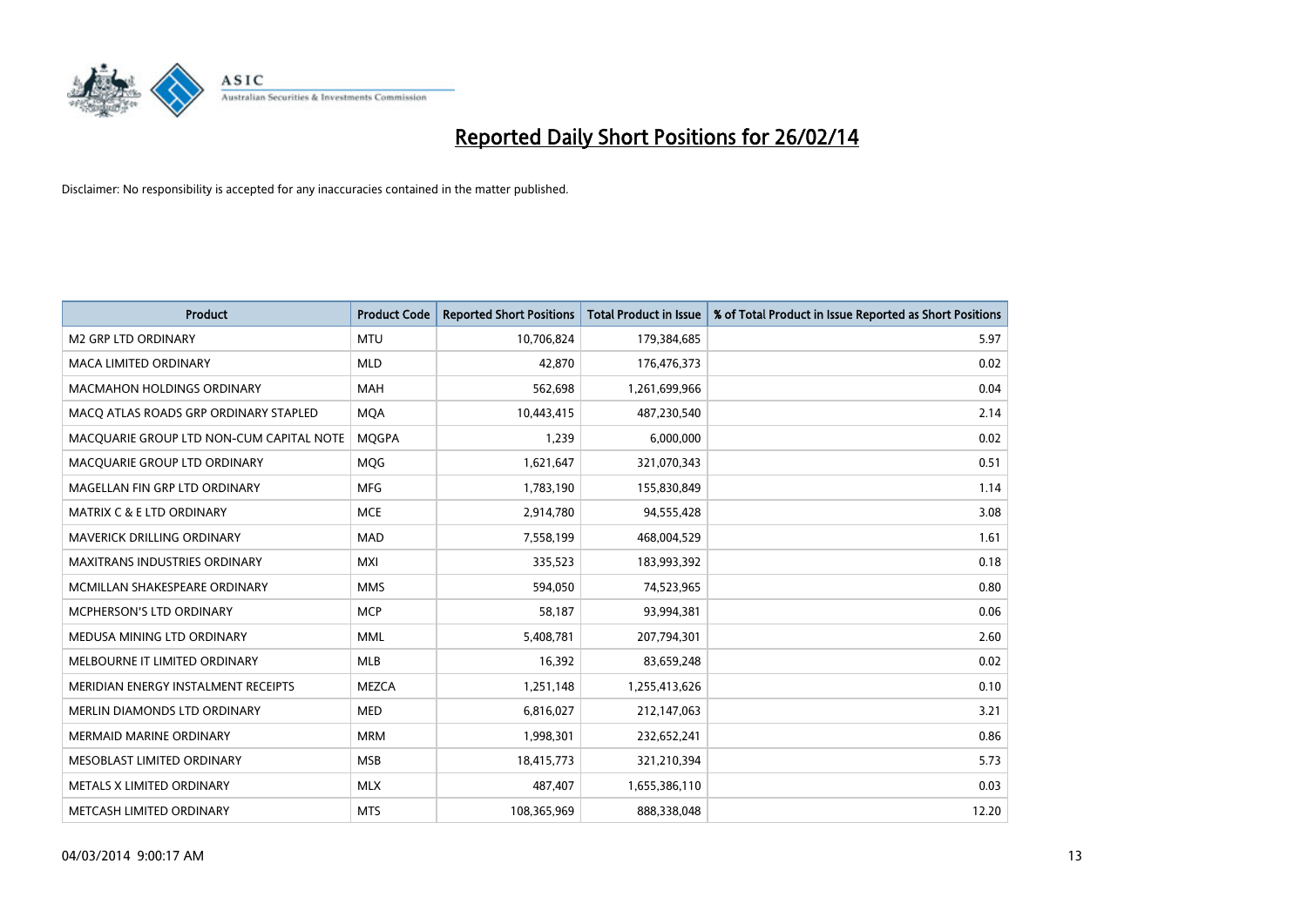

| <b>Product</b>                  | <b>Product Code</b> | <b>Reported Short Positions</b> | Total Product in Issue | % of Total Product in Issue Reported as Short Positions |
|---------------------------------|---------------------|---------------------------------|------------------------|---------------------------------------------------------|
| MIGHTY RIVER POWER ORDINARY     | <b>MYT</b>          | 2,050,915                       | 1,400,012,517          | 0.15                                                    |
| MINCOR RESOURCES NL ORDINARY    | <b>MCR</b>          | 2,701,257                       | 188,208,274            | 1.44                                                    |
| MINERAL DEPOSITS ORDINARY       | <b>MDL</b>          | 580,395                         | 103,538,786            | 0.56                                                    |
| MINERAL RESOURCES, ORDINARY     | <b>MIN</b>          | 3,842,658                       | 186,312,198            | 2.06                                                    |
| MINT WIRELESS ORDINARY          | <b>MNW</b>          | 1,002,223                       | 403,872,395            | 0.25                                                    |
| MIRABELA NICKEL LTD ORDINARY    | <b>MBN</b>          | 18,855,648                      | 876,801,147            | 2.15                                                    |
| MIRVAC GROUP STAPLED SECURITIES | <b>MGR</b>          | 4,525,369                       | 3,664,938,678          | 0.12                                                    |
| MOLOPO ENERGY LTD ORDINARY      | <b>MPO</b>          | 268,667                         | 247,133,976            | 0.11                                                    |
| MONADELPHOUS GROUP ORDINARY     | <b>MND</b>          | 13,215,024                      | 92,308,047             | 14.32                                                   |
| MORTGAGE CHOICE LTD ORDINARY    | <b>MOC</b>          | 39,879                          | 123,780,387            | 0.03                                                    |
| MOUNT GIBSON IRON ORDINARY      | MGX                 | 6,900,384                       | 1,090,584,232          | 0.63                                                    |
| MULTIPLEX SITES SITES           | <b>MXUPA</b>        | 1,638                           | 4,500,000              | 0.04                                                    |
| MURCHISON METALS LTD ORDINARY   | <b>MMX</b>          | 216,291                         | 450,497,346            | 0.05                                                    |
| MYER HOLDINGS LTD ORDINARY      | <b>MYR</b>          | 80,085,132                      | 585,684,551            | 13.67                                                   |
| NANOSONICS LIMITED ORDINARY     | <b>NAN</b>          | 232,374                         | 263,125,129            | 0.09                                                    |
| NATIONAL AUST. BANK ORDINARY    | <b>NAB</b>          | 6,156,760                       | 2,351,444,811          | 0.26                                                    |
| NATIONAL STORAGE STAPLED        | <b>NSR</b>          | 13,137                          | 244,897,097            | 0.01                                                    |
| NAVITAS LIMITED ORDINARY        | <b>NVT</b>          | 3,161,642                       | 375,416,910            | 0.84                                                    |
| NEON ENERGY LIMITED ORDINARY    | <b>NEN</b>          | 927,252                         | 553,037,848            | 0.17                                                    |
| NEUREN PHARMACEUT. ORDINARY     | <b>NEU</b>          | 294,363                         | 1,533,017,172          | 0.02                                                    |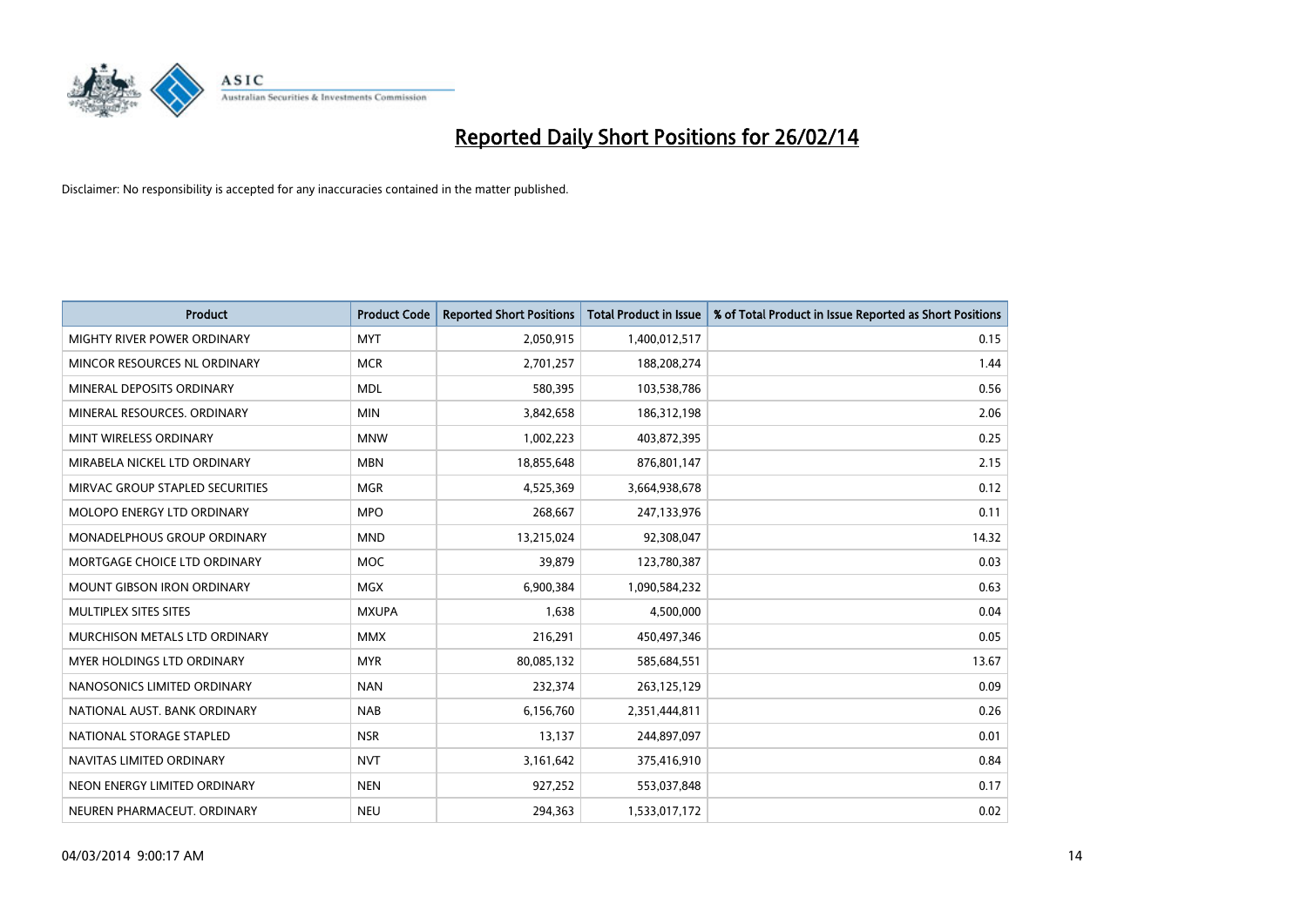

| <b>Product</b>                 | <b>Product Code</b> | <b>Reported Short Positions</b> | Total Product in Issue | % of Total Product in Issue Reported as Short Positions |
|--------------------------------|---------------------|---------------------------------|------------------------|---------------------------------------------------------|
| NEW GUINEA ENERGY ORDINARY     | <b>NGE</b>          | 38,340,318                      | 846,541,193            | 4.53                                                    |
| NEW HOPE CORPORATION ORDINARY  | <b>NHC</b>          | 263,017                         | 830,933,112            | 0.03                                                    |
| NEWCREST MINING ORDINARY       | <b>NCM</b>          | 9,295,194                       | 766,510,971            | 1.21                                                    |
| NEWS CORP A NON-VOTING CDI     | <b>NWSLV</b>        | 557,937                         | 3,888,141              | 14.35                                                   |
| NEWS CORP B VOTING CDI         | <b>NWS</b>          | 2,841,151                       | 18,687,860             | 15.20                                                   |
| NEWSAT LIMITED ORDINARY        | <b>NWT</b>          | 3,115,430                       | 596,460,931            | 0.52                                                    |
| NEXTDC LIMITED ORDINARY        | <b>NXT</b>          | 9,167,853                       | 192,904,486            | 4.75                                                    |
| NEXUS ENERGY LIMITED ORDINARY  | <b>NXS</b>          | 1,462,101                       | 1,330,219,459          | 0.11                                                    |
| NIB HOLDINGS LIMITED ORDINARY  | <b>NHF</b>          | 3,753,242                       | 439,004,182            | 0.85                                                    |
| NICK SCALI LIMITED ORDINARY    | <b>NCK</b>          | 2,001                           | 81,000,000             | 0.00                                                    |
| NIDO PETROLEUM ORDINARY        | <b>NDO</b>          | 47,402                          | 2,048,317,635          | 0.00                                                    |
| NINE ENTERTAINMENT ORDINARY    | <b>NEC</b>          | 10,471,140                      | 940,295,023            | 1.11                                                    |
| NOBLE MINERAL RES ORDINARY     | <b>NMG</b>          | 2,365,726                       | 666,397,952            | 0.36                                                    |
| NORTHERN IRON LTD ORDINARY     | <b>NFE</b>          | 95,082                          | 484,405,314            | 0.02                                                    |
| NORTHERN STAR ORDINARY         | <b>NST</b>          | 1,367,831                       | 492,732,158            | 0.28                                                    |
| NOVOGEN LIMITED ORDINARY       | <b>NRT</b>          | 129,193                         | 163,810,997            | 0.08                                                    |
| NRW HOLDINGS LIMITED ORDINARY  | <b>NWH</b>          | 13,660,432                      | 278,888,011            | 4.90                                                    |
| NUCOAL RESOURCES LTD ORDINARY  | <b>NCR</b>          |                                 | 768,612,354            | 0.00                                                    |
| NUFARM LIMITED ORDINARY        | <b>NUF</b>          | 15,766,800                      | 263,725,895            | 5.98                                                    |
| <b>OAKTON LIMITED ORDINARY</b> | <b>OKN</b>          | 782,308                         | 89,975,235             | 0.87                                                    |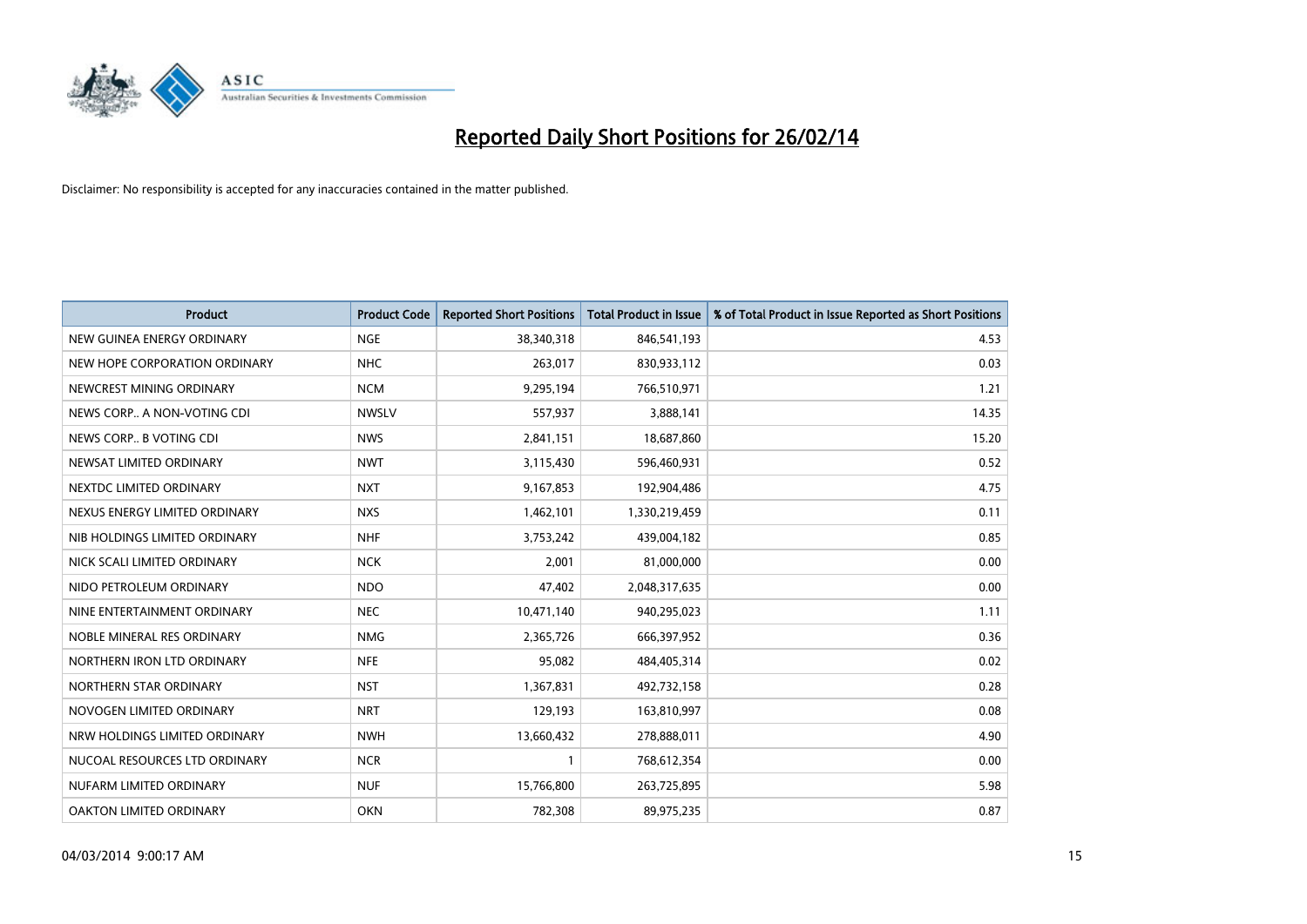

| <b>Product</b>                        | <b>Product Code</b> | <b>Reported Short Positions</b> | <b>Total Product in Issue</b> | % of Total Product in Issue Reported as Short Positions |
|---------------------------------------|---------------------|---------------------------------|-------------------------------|---------------------------------------------------------|
| OCEANAGOLD CORP. CHESS DEPOSITARY INT | <b>OGC</b>          | 998,217                         | 300,350,129                   | 0.33                                                    |
| OIL SEARCH LTD ORDINARY               | OSH                 | 16,070,752                      | 1,343,361,150                 | 1.20                                                    |
| OILEX LTD ORDINARY                    | <b>OEX</b>          | 456                             | 422,779,699                   | 0.00                                                    |
| OM HOLDINGS LIMITED ORDINARY          | <b>OMH</b>          | 2,829,583                       | 733,423,337                   | 0.39                                                    |
| ORICA LIMITED ORDINARY                | ORI                 | 9,275,842                       | 370,255,009                   | 2.51                                                    |
| ORIGIN ENERGY ORDINARY                | <b>ORG</b>          | 8,387,506                       | 1,101,228,973                 | 0.76                                                    |
| OROCOBRE LIMITED ORDINARY             | <b>ORE</b>          | 1,509,971                       | 132,041,911                   | 1.14                                                    |
| ORORA LIMITED ORDINARY                | <b>ORA</b>          | 162,402                         | 1,206,684,923                 | 0.01                                                    |
| OROTONGROUP LIMITED ORDINARY          | <b>ORL</b>          | 201,733                         | 40,880,902                    | 0.49                                                    |
| OZ MINERALS ORDINARY                  | <b>OZL</b>          | 10,294,396                      | 303,470,022                   | 3.39                                                    |
| <b>OZFOREX GROUP LTD ORDINARY</b>     | <b>OFX</b>          | 2,163,882                       | 240,000,000                   | 0.90                                                    |
| PACIFIC BRANDS ORDINARY               | <b>PBG</b>          | 6,640,360                       | 912,915,695                   | 0.73                                                    |
| PACT GROUP HLDGS LTD ORDINARY         | PGH                 | 2,178,615                       | 294,097,961                   | 0.74                                                    |
| PALADIN ENERGY LTD ORDINARY           | <b>PDN</b>          | 94,079,018                      | 964, 367, 284                 | 9.76                                                    |
| PANAUST LIMITED ORDINARY              | PNA                 | 10,693,195                      | 620,724,651                   | 1.72                                                    |
| PANORAMIC RESOURCES ORDINARY          | PAN                 | 261,170                         | 322,275,824                   | 0.08                                                    |
| PANTERRA GOLD LTD ORDINARY            | PGI                 | $\mathbf{1}$                    | 772,781,012                   | 0.00                                                    |
| PAPERLINX LIMITED ORDINARY            | <b>PPX</b>          | 45,095                          | 641,822,011                   | 0.01                                                    |
| PAPILLON RES LTD ORDINARY             | <b>PIR</b>          | 9,499,644                       | 340,244,210                   | 2.79                                                    |
| PATTIES FOODS LTD ORDINARY            | PFL                 | 10,000                          | 139,144,338                   | 0.01                                                    |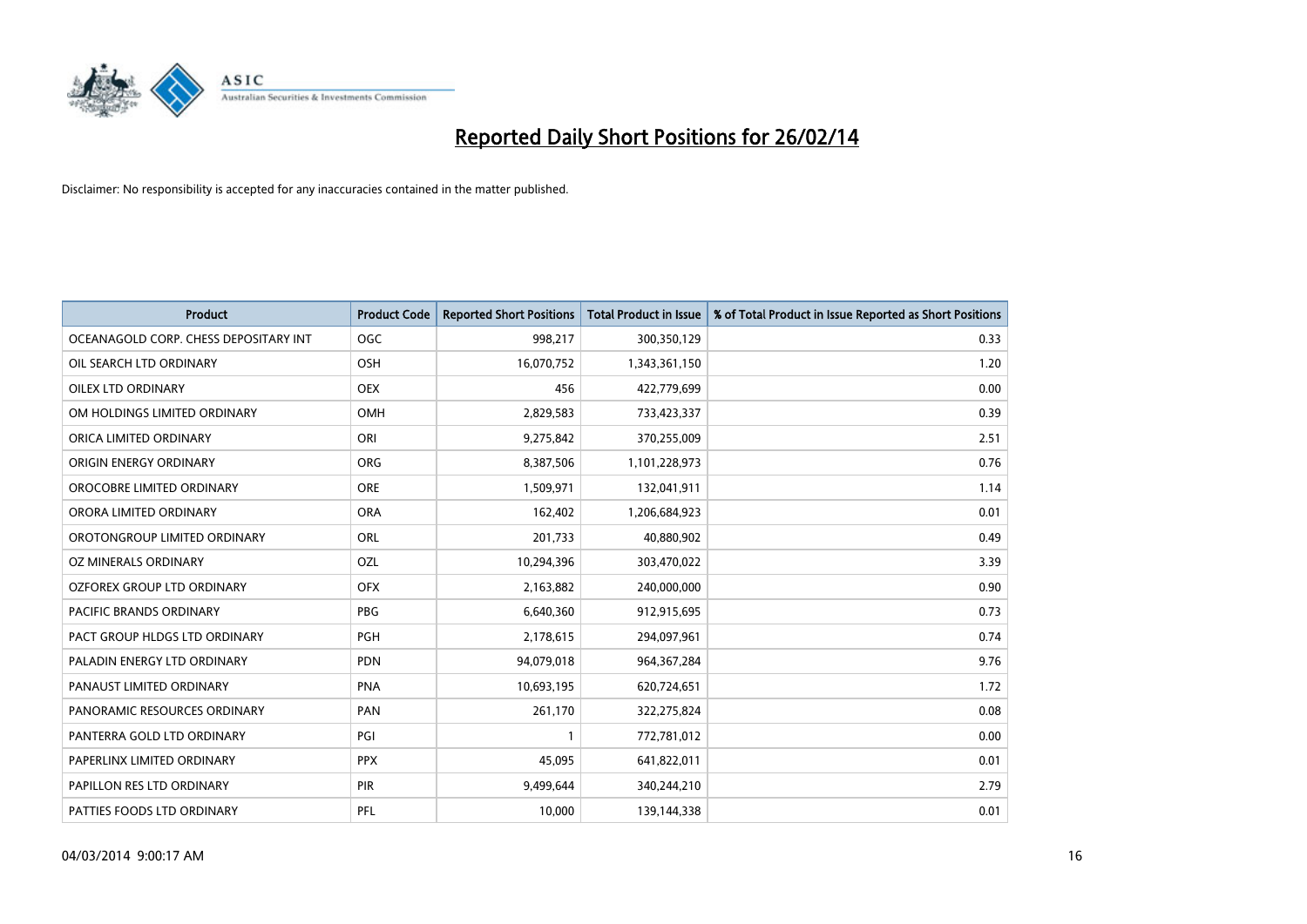

| <b>Product</b>                    | <b>Product Code</b> | <b>Reported Short Positions</b> | <b>Total Product in Issue</b> | % of Total Product in Issue Reported as Short Positions |
|-----------------------------------|---------------------|---------------------------------|-------------------------------|---------------------------------------------------------|
| PEET LIMITED ORDINARY             | <b>PPC</b>          | 408,951                         | 433,389,348                   | 0.09                                                    |
| PENINSULA ENERGY LTD ORDINARY     | <b>PEN</b>          |                                 | 3,252,530,235                 | 0.00                                                    |
| PERPETUAL LIMITED ORDINARY        | PPT                 | 1,193,908                       | 46,529,270                    | 2.57                                                    |
| PERSEUS MINING LTD ORDINARY       | PRU                 | 9,985,339                       | 526,656,401                   | 1.90                                                    |
| PHARMAXIS LTD ORDINARY            | <b>PXS</b>          | 891,242                         | 309,052,349                   | 0.29                                                    |
| PHOSPHAGENICS LTD. ORDINARY       | <b>POH</b>          | 50,000                          | 1,020,465,957                 | 0.00                                                    |
| PLATINUM ASSET ORDINARY           | <b>PTM</b>          | 466,969                         | 578,685,695                   | 0.08                                                    |
| PLATINUM AUSTRALIA ORDINARY       | <b>PLA</b>          | 836,027                         | 504,968,043                   | 0.17                                                    |
| PMP LIMITED ORDINARY              | <b>PMP</b>          | 1,584,873                       | 323,781,124                   | 0.49                                                    |
| POSEIDON NICK LTD ORDINARY        | POS                 | 752,805                         | 411,121,285                   | 0.18                                                    |
| PRANA BIOTECHNOLOGY ORDINARY      | PBT                 | 4,107,894                       | 422,659,996                   | 0.97                                                    |
| PREMIER INVESTMENTS ORDINARY      | <b>PMV</b>          | 214,743                         | 155,314,874                   | 0.14                                                    |
| PRIMA BIOMED LTD ORDINARY         | <b>PRR</b>          | 3,068,425                       | 1,228,709,341                 | 0.25                                                    |
| PRIMARY HEALTH CARE ORDINARY      | <b>PRY</b>          | 17,406,782                      | 504,956,647                   | 3.45                                                    |
| PRIME MEDIA GRP LTD ORDINARY      | PRT                 | 1,448,174                       | 366,330,303                   | 0.40                                                    |
| PURA VIDA ENERGY NL ORDINARY      | <b>PVD</b>          | 16,429                          | 126,641,883                   | 0.01                                                    |
| <b>QANTAS AIRWAYS ORDINARY</b>    | QAN                 | 54,522,297                      | 2,196,330,250                 | 2.48                                                    |
| OBE INSURANCE GROUP ORDINARY      | OBE                 | 17,607,784                      | 1,248,704,599                 | 1.41                                                    |
| ORXPHARMA LTD ORDINARY            | <b>QRX</b>          | 66,492                          | 164,115,969                   | 0.04                                                    |
| <b>QUBE HOLDINGS LTD ORDINARY</b> | QUB                 | 20,457,902                      | 931,433,499                   | 2.20                                                    |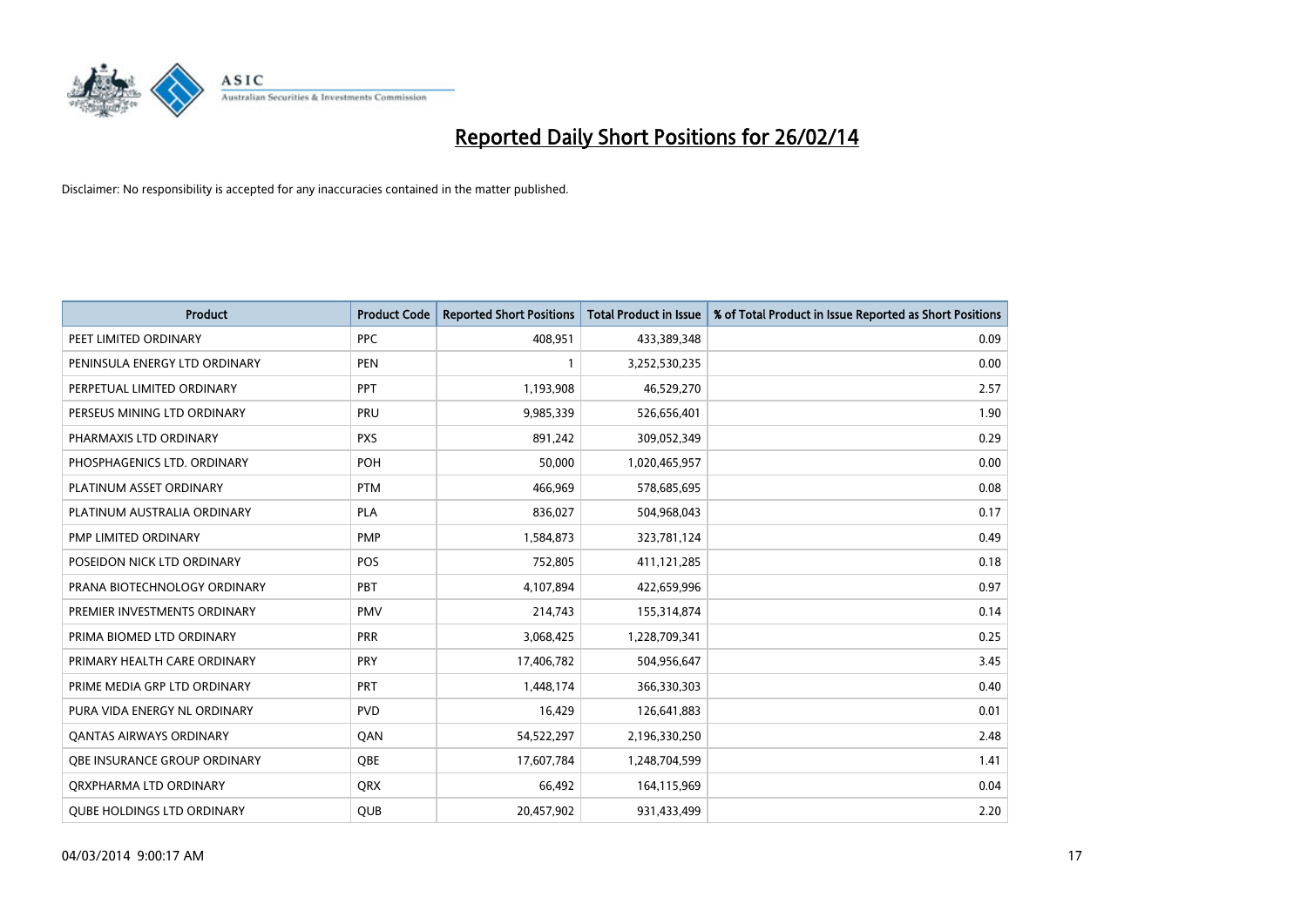

| <b>Product</b>                     | <b>Product Code</b> | <b>Reported Short Positions</b> | <b>Total Product in Issue</b> | % of Total Product in Issue Reported as Short Positions |
|------------------------------------|---------------------|---------------------------------|-------------------------------|---------------------------------------------------------|
| RAMELIUS RESOURCES ORDINARY        | <b>RMS</b>          | 161,083                         | 365,380,380                   | 0.04                                                    |
| RAMSAY HEALTH CARE ORDINARY        | <b>RHC</b>          | 2,104,234                       | 202,081,252                   | 1.04                                                    |
| <b>RCR TOMLINSON ORDINARY</b>      | <b>RCR</b>          | 101,015                         | 136,696,590                   | 0.07                                                    |
| <b>REA GROUP ORDINARY</b>          | <b>REA</b>          | 782,728                         | 131,714,699                   | 0.59                                                    |
| RECALL HOLDINGS LTD ORDINARY       | <b>REC</b>          | 724,771                         | 312,836,448                   | 0.23                                                    |
| RECKON LIMITED ORDINARY            | <b>RKN</b>          | 154,443                         | 126,913,066                   | 0.12                                                    |
| RED FORK ENERGY ORDINARY           | <b>RFE</b>          | 2,724,296                       | 501,051,719                   | 0.54                                                    |
| REDBANK ENERGY LTD ORDINARY        | AEJ                 | 13                              | 786,287                       | 0.00                                                    |
| REECE AUSTRALIA LTD. ORDINARY      | <b>REH</b>          | 440                             | 99,600,000                    | 0.00                                                    |
| <b>REED RESOURCES LTD ORDINARY</b> | <b>RDR</b>          | 248,500                         | 523,453,895                   | 0.05                                                    |
| <b>REGIS RESOURCES ORDINARY</b>    | <b>RRL</b>          | 16,341,799                      | 499,744,095                   | 3.27                                                    |
| RESMED INC CDI 10:1                | <b>RMD</b>          | 31,828,577                      | 1,415,926,590                 | 2.25                                                    |
| RESOLUTE MINING ORDINARY           | <b>RSG</b>          | 9,368,525                       | 641,189,223                   | 1.46                                                    |
| RESOURCE EQUIP LTD ORDINARY        | <b>RQL</b>          | 300                             | 251,131,629                   | 0.00                                                    |
| RESOURCE GENERATION ORDINARY       | <b>RES</b>          | 224,300                         | 581,380,338                   | 0.04                                                    |
| RETAIL FOOD GROUP ORDINARY         | <b>RFG</b>          | 3,201,887                       | 144,049,390                   | 2.22                                                    |
| REX MINERALS LIMITED ORDINARY      | <b>RXM</b>          | 1,663,804                       | 188,907,284                   | 0.88                                                    |
| <b>RIDLEY CORPORATION ORDINARY</b> | <b>RIC</b>          | 7,938                           | 307,817,071                   | 0.00                                                    |
| RIO TINTO LIMITED ORDINARY         | <b>RIO</b>          | 3,948,393                       | 435,758,720                   | 0.91                                                    |
| ROC OIL COMPANY ORDINARY           | <b>ROC</b>          | 671,253                         | 686,461,740                   | 0.10                                                    |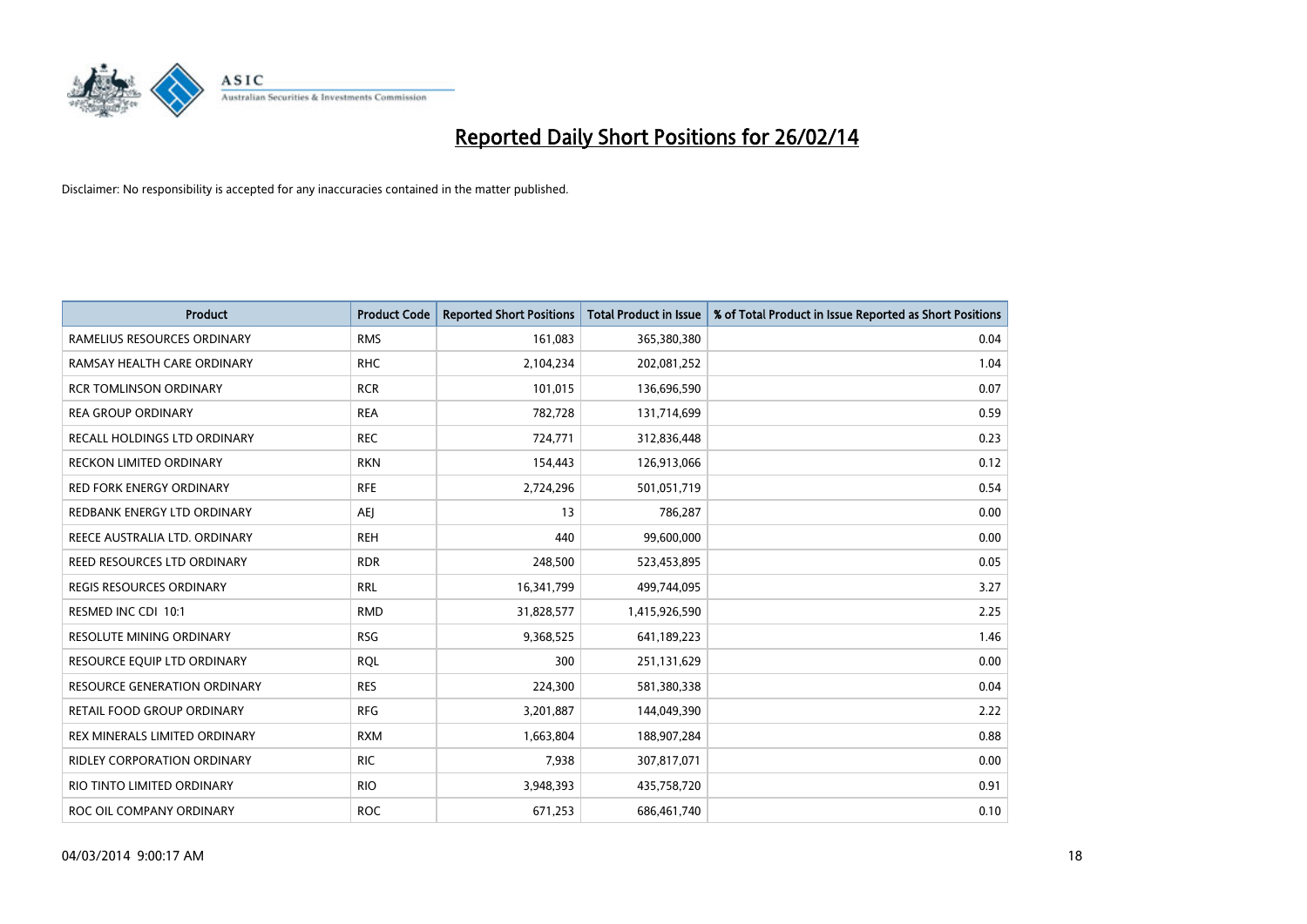

| <b>Product</b>                               | <b>Product Code</b> | <b>Reported Short Positions</b> | <b>Total Product in Issue</b> | % of Total Product in Issue Reported as Short Positions |
|----------------------------------------------|---------------------|---------------------------------|-------------------------------|---------------------------------------------------------|
| ROYAL WOLF HOLDINGS ORDINARY                 | <b>RWH</b>          | 192,532                         | 100,387,052                   | 0.19                                                    |
| <b>RURALCO HOLDINGS ORDINARY</b>             | <b>RHL</b>          | 10,543                          | 71,860,206                    | 0.01                                                    |
| SAI GLOBAL LIMITED ORDINARY                  | SAI                 | 10,463,950                      | 210,751,657                   | 4.97                                                    |
| SALMAT LIMITED ORDINARY                      | <b>SLM</b>          | 998                             | 159,812,799                   | 0.00                                                    |
| SAMSON OIL & GAS LTD ORDINARY                | <b>SSN</b>          | 8,978,000                       | 2,547,627,193                 | 0.35                                                    |
| SANDFIRE RESOURCES ORDINARY                  | <b>SFR</b>          | 1,208,538                       | 155,640,968                   | 0.78                                                    |
| SANTOS LTD ORDINARY                          | <b>STO</b>          | 5,285,902                       | 970,268,810                   | 0.54                                                    |
| SARACEN MINERAL ORDINARY                     | SAR                 | 3,861,920                       | 595,263,186                   | 0.65                                                    |
| <b>SCA PROPERTY GROUP STAPLED SECURITIES</b> | <b>SCP</b>          | 40.491.974                      | 648,628,320                   | 6.24                                                    |
| SEDGMAN LIMITED ORDINARY                     | <b>SDM</b>          | 221,034                         | 223,224,636                   | 0.10                                                    |
| SEEK LIMITED ORDINARY                        | <b>SEK</b>          | 4,367,806                       | 339,167,526                   | 1.29                                                    |
| SELECT HARVESTS ORDINARY                     | <b>SHV</b>          | 55,573                          | 57,815,720                    | 0.10                                                    |
| SENEX ENERGY LIMITED ORDINARY                | <b>SXY</b>          | 6,908,831                       | 1,145,008,917                 | 0.60                                                    |
| SERVCORP LIMITED ORDINARY                    | <b>SRV</b>          | 18,792                          | 98,432,275                    | 0.02                                                    |
| SERVICE STREAM ORDINARY                      | <b>SSM</b>          | 30                              | 284,443,570                   | 0.00                                                    |
| SEVEN GROUP HOLDINGS ORDINARY                | <b>SVW</b>          | 3,133,130                       | 308,160,281                   | 1.02                                                    |
| SEVEN WEST MEDIA LTD ORDINARY                | SWM                 | 10,074,906                      | 999,160,872                   | 1.01                                                    |
| SIGMA PHARMACEUTICAL ORDINARY                | <b>SIP</b>          | 8,071,263                       | 1,119,954,243                 | 0.72                                                    |
| SILEX SYSTEMS ORDINARY                       | <b>SLX</b>          | 2,823,552                       | 170,367,734                   | 1.66                                                    |
| SILVER CHEF LIMITED ORDINARY                 | <b>SIV</b>          | 165,599                         | 29,333,629                    | 0.56                                                    |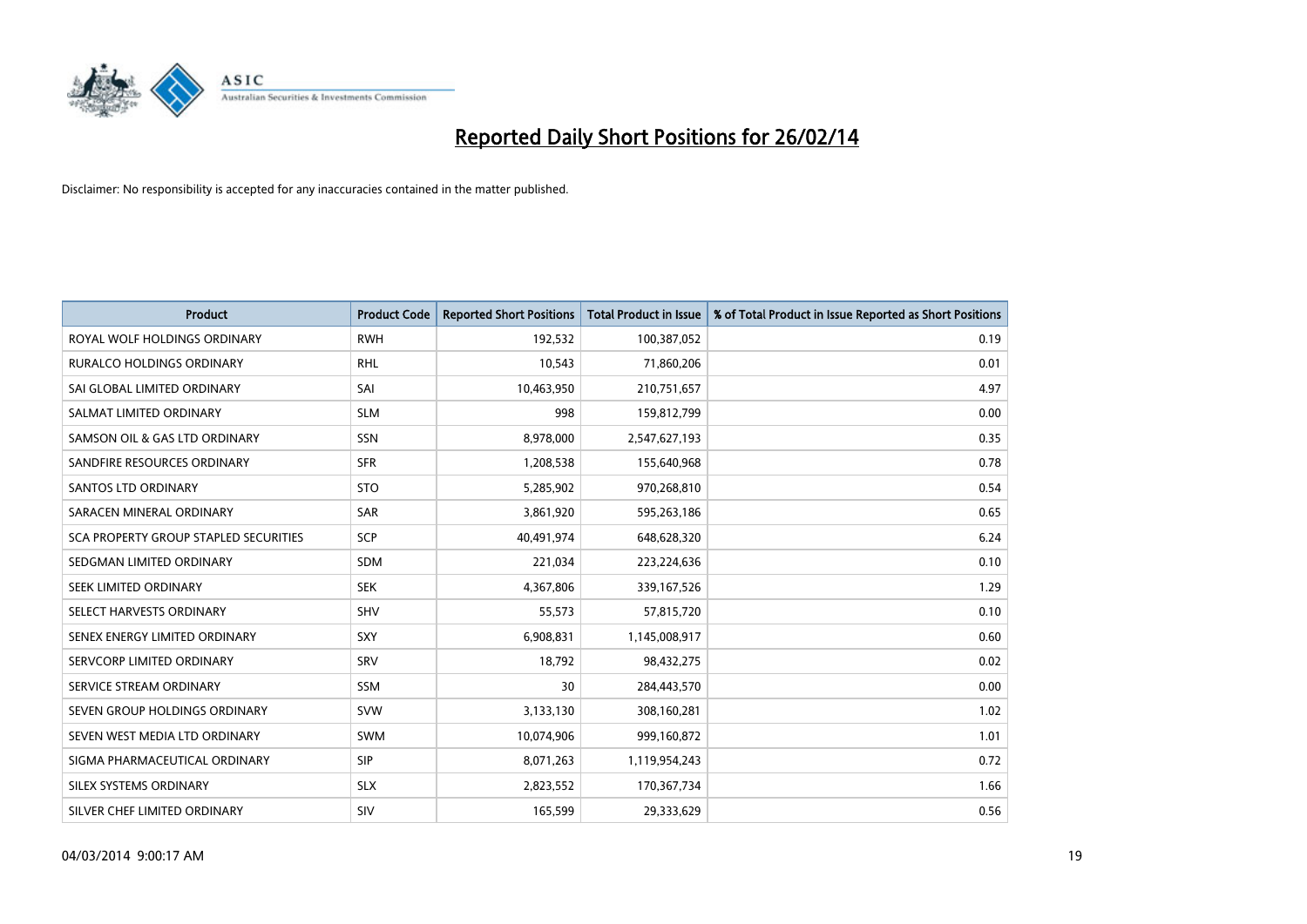

| <b>Product</b>                           | <b>Product Code</b> | <b>Reported Short Positions</b> | <b>Total Product in Issue</b> | % of Total Product in Issue Reported as Short Positions |
|------------------------------------------|---------------------|---------------------------------|-------------------------------|---------------------------------------------------------|
| SILVER LAKE RESOURCE ORDINARY            | <b>SLR</b>          | 29,945,712                      | 437,594,758                   | 6.84                                                    |
| SIMS METAL MGMT LTD ORDINARY             | SGM                 | 11,651,830                      | 204,459,583                   | 5.70                                                    |
| SINGAPORE TELECOMM. CHESS DEPOSITARY INT | SGT                 | 6,621,095                       | 152,192,407                   | 4.35                                                    |
| SINO GAS ENERGY ORDINARY                 | <b>SEH</b>          | 167,921                         | 1,530,457,040                 | 0.01                                                    |
| SIRIUS RESOURCES NL ORDINARY             | <b>SIR</b>          | 10,164,573                      | 261,980,167                   | 3.88                                                    |
| SIRTEX MEDICAL ORDINARY                  | <b>SRX</b>          | 60,992                          | 56,108,439                    | 0.11                                                    |
| SKILLED GROUP LTD ORDINARY               | <b>SKE</b>          | 2,571,646                       | 235,254,496                   | 1.09                                                    |
| SKY NETWORK ORDINARY                     | <b>SKT</b>          | 61,458                          | 389,139,785                   | 0.02                                                    |
| SKYCITY ENT GRP LTD ORDINARY             | <b>SKC</b>          | 222,698                         | 580,016,676                   | 0.04                                                    |
| <b>SLATER &amp; GORDON ORDINARY</b>      | SGH                 | 1,504,782                       | 203,821,542                   | 0.74                                                    |
| SMS MANAGEMENT. ORDINARY                 | SMX                 | 3,022,238                       | 70,099,763                    | 4.31                                                    |
| SONIC HEALTHCARE ORDINARY                | <b>SHL</b>          | 4,972,528                       | 400,746,556                   | 1.24                                                    |
| SOUL PATTINSON (W.H) ORDINARY            | <b>SOL</b>          | 56,574                          | 239,395,320                   | 0.02                                                    |
| SOUTH BOULDER MINES ORDINARY             | <b>STB</b>          | $\mathbf{1}$                    | 128,477,826                   | 0.00                                                    |
| SP AUSNET STAPLED SECURITIES             | SPN                 | 71,675,438                      | 3,386,607,080                 | 2.12                                                    |
| SPARK INFRASTRUCTURE STAPLED NOTE & UNIT | SKI                 | 64,359,307                      | 1,326,734,264                 | 4.85                                                    |
| SPDR 200 FUND ETF UNITS                  | <b>STW</b>          | 121,942                         | 45,626,368                    | 0.27                                                    |
| SPDR 200 RESOURCES ETF UNITS             | <b>OZR</b>          | 63.938                          | 1,601,962                     | 3.99                                                    |
| SPDR SMALL ORDS ETF UNITS                | SSO                 | 176,018                         | 801,304                       | 21.97                                                   |
| SPECIALTY FASHION ORDINARY               | SFH                 | 51,238                          | 192,236,121                   | 0.03                                                    |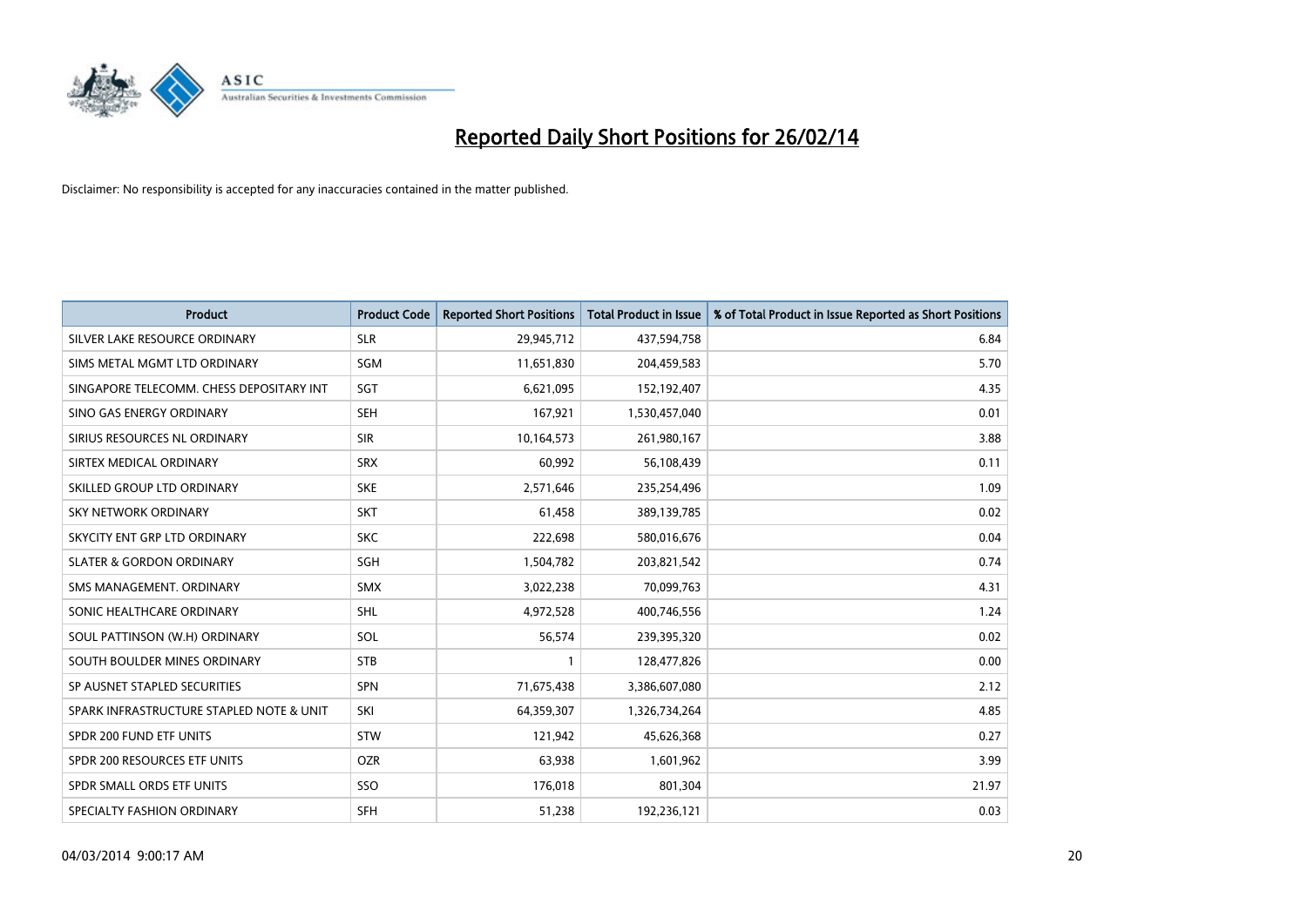

| <b>Product</b>                       | <b>Product Code</b> | <b>Reported Short Positions</b> | Total Product in Issue | % of Total Product in Issue Reported as Short Positions |
|--------------------------------------|---------------------|---------------------------------|------------------------|---------------------------------------------------------|
| ST BARBARA LIMITED ORDINARY          | <b>SBM</b>          | 20,198,742                      | 488,074,077            | 4.14                                                    |
| STARPHARMA HOLDINGS ORDINARY         | <b>SPL</b>          | 13,839,592                      | 284,664,680            | 4.86                                                    |
| STEADFAST GROUP LTD ORDINARY         | <b>SDF</b>          | 803,046                         | 500,971,408            | 0.16                                                    |
| STHN CROSS MEDIA ORDINARY            | SXL                 | 4,096,040                       | 705,099,800            | 0.58                                                    |
| STOCKLAND UNITS/ORD STAPLED          | <b>SGP</b>          | 14,522,577                      | 2,305,750,747          | 0.63                                                    |
| STRAITS RES LTD. ORDINARY            | SRQ                 | 28,747                          | 1,217,730,293          | 0.00                                                    |
| STRATA-X ENERGY LTD CDI 1:1          | <b>SXA</b>          | 9,651,064                       | 88,970,180             | 10.85                                                   |
| STW COMMUNICATIONS ORDINARY          | SGN                 | 800,196                         | 403,828,512            | 0.20                                                    |
| <b>SUDA LTD ORDINARY</b>             | <b>SUD</b>          | 13,255,866                      | 924,052,169            | 1.43                                                    |
| SUNCORP GROUP LTD ORDINARY           | <b>SUN</b>          | 4,265,852                       | 1,286,600,980          | 0.33                                                    |
| SUNDANCE ENERGY ORDINARY             | <b>SEA</b>          | 2,188,439                       | 463,173,668            | 0.47                                                    |
| SUNDANCE RESOURCES ORDINARY          | SDL                 | 56,852,357                      | 3,079,369,367          | 1.85                                                    |
| SUNLAND GROUP LTD ORDINARY           | <b>SDG</b>          | 18.391                          | 181,710,087            | 0.01                                                    |
| SUPER RET REP LTD ORDINARY           | <b>SUL</b>          | 4,455,184                       | 196,731,620            | 2.26                                                    |
| SYD AIRPORT STAPLED US PROHIBIT.     | <b>SYD</b>          | 19,719,025                      | 2,216,216,041          | 0.89                                                    |
| SYRAH RESOURCES ORDINARY             | <b>SYR</b>          | 3,674,991                       | 162,385,614            | 2.26                                                    |
| <b>TABCORP HOLDINGS LTD ORDINARY</b> | <b>TAH</b>          | 20,178,297                      | 754,274,706            | 2.68                                                    |
| TAP OIL LIMITED ORDINARY             | <b>TAP</b>          | 764,883                         | 242,237,221            | 0.32                                                    |
| TASSAL GROUP LIMITED ORDINARY        | <b>TGR</b>          | 37,085                          | 146,507,029            | 0.03                                                    |
| <b>TATTS GROUP LTD ORDINARY</b>      | <b>TTS</b>          | 8.228.061                       | 1,417,117,821          | 0.58                                                    |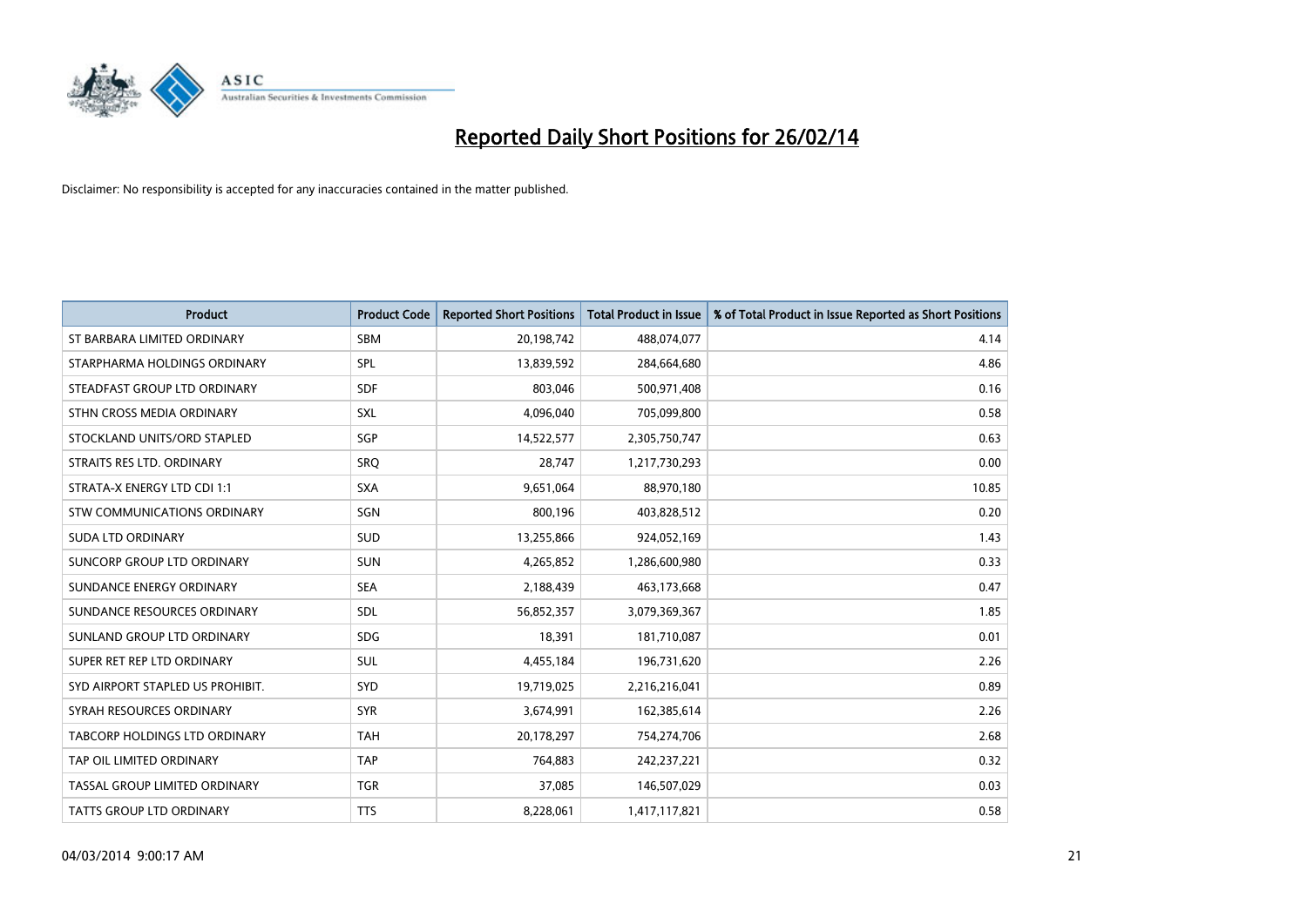

| <b>Product</b>                        | <b>Product Code</b> | <b>Reported Short Positions</b> | <b>Total Product in Issue</b> | % of Total Product in Issue Reported as Short Positions |
|---------------------------------------|---------------------|---------------------------------|-------------------------------|---------------------------------------------------------|
| <b>TELECOM CORPORATION ORDINARY</b>   | <b>TEL</b>          | 11,044,154                      | 1,824,150,788                 | 0.61                                                    |
| TELSTRA CORPORATION. ORDINARY         | <b>TLS</b>          | 40,240,830                      | 12,443,074,357                | 0.32                                                    |
| TEN NETWORK HOLDINGS ORDINARY         | <b>TEN</b>          | 142,416,926                     | 2,629,185,201                 | 5.42                                                    |
| TERANGA GOLD CORP CDI 1:1             | <b>TGZ</b>          | 372,177                         | 109.048.271                   | 0.34                                                    |
| TFS CORPORATION LTD ORDINARY          | <b>TFC</b>          | 3,301,176                       | 282,157,408                   | 1.17                                                    |
| THE REJECT SHOP ORDINARY              | <b>TRS</b>          | 1,586,425                       | 28,826,248                    | 5.50                                                    |
| THORN GROUP LIMITED ORDINARY          | <b>TGA</b>          | 310,554                         | 149,494,813                   | 0.21                                                    |
| TIGER RESOURCES ORDINARY              | <b>TGS</b>          | 109,343                         | 803,311,695                   | 0.01                                                    |
| TOLL HOLDINGS LTD ORDINARY            | <b>TOL</b>          | 31,629,767                      | 717,133,875                   | 4.41                                                    |
| TOX FREE SOLUTIONS ORDINARY           | <b>TOX</b>          | 2,046,117                       | 133,242,359                   | 1.54                                                    |
| TPG TELECOM LIMITED ORDINARY          | <b>TPM</b>          | 1,426,427                       | 793,808,141                   | 0.18                                                    |
| <b>TRADE ME GROUP ORDINARY</b>        | <b>TME</b>          | 699,656                         | 396,548,005                   | 0.18                                                    |
| TRANSFIELD SERVICES ORDINARY          | <b>TSE</b>          | 29,414,702                      | 512,457,716                   | 5.74                                                    |
| TRANSPACIFIC INDUST, ORDINARY         | <b>TPI</b>          | 20,606,982                      | 1,578,786,704                 | 1.31                                                    |
| TRANSURBAN GROUP TRIPLE STAPLED SEC.  | <b>TCL</b>          | 7,518,106                       | 1,491,855,200                 | 0.50                                                    |
| <b>TREASURY GROUP ORDINARY</b>        | <b>TRG</b>          | 16.937                          | 23,070,755                    | 0.07                                                    |
| TREASURY WINE ESTATE ORDINARY         | <b>TWE</b>          | 39,759,188                      | 647,227,144                   | 6.14                                                    |
| TROY RESOURCES LTD ORDINARY           | <b>TRY</b>          | 1,419,818                       | 168,486,562                   | 0.84                                                    |
| TWENTY-FIRST FOX INC A NON-VOTING CDI | <b>FOXLV</b>        | 382,364                         | 7,971,842                     | 4.80                                                    |
| TWENTY-FIRST FOX INC B VOTING CDI     | <b>FOX</b>          | 1,815,140                       | 188,594,825                   | 0.96                                                    |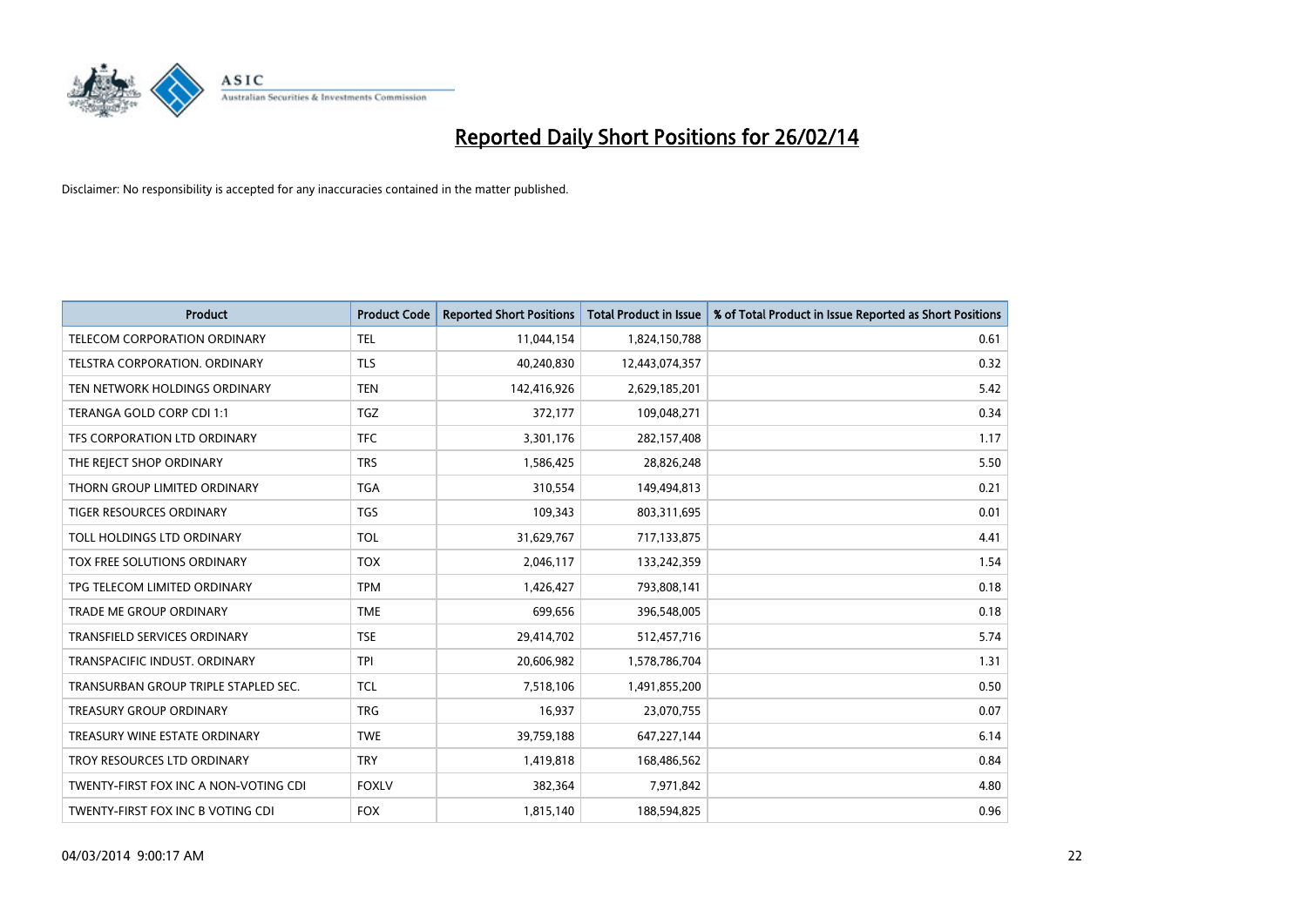

| <b>Product</b>                           | <b>Product Code</b> | <b>Reported Short Positions</b> | Total Product in Issue | % of Total Product in Issue Reported as Short Positions |
|------------------------------------------|---------------------|---------------------------------|------------------------|---------------------------------------------------------|
| UGL LIMITED ORDINARY                     | UGL                 | 23,519,716                      | 166,511,240            | 14.13                                                   |
| UXC LIMITED ORDINARY                     | <b>UXC</b>          | 812,188                         | 320,551,687            | 0.25                                                    |
| <b>VEDA GROUP LTD ORDINARY</b>           | <b>VED</b>          | 10,632,708                      | 842,055,406            | 1.26                                                    |
| VILLA WORLD LTD, ORDINARY                | <b>VLW</b>          | 2,000                           | 93,663,800             | 0.00                                                    |
| <b>VILLAGE ROADSHOW LTD ORDINARY</b>     | <b>VRL</b>          | 708,862                         | 159,493,510            | 0.44                                                    |
| <b>VIRGIN AUS HLDG LTD ORDINARY</b>      | <b>VAH</b>          | 83,335,576                      | 3,514,807,839          | 2.37                                                    |
| <b>VIRTUS HEALTH LTD ORDINARY</b>        | <b>VRT</b>          | 2,498,108                       | 79,536,601             | 3.14                                                    |
| <b>VISION EYE INSTITUTE ORDINARY</b>     | VEI                 | 673,146                         | 160,759,740            | 0.42                                                    |
| <b>VOCATION LTD ORDINARY</b>             | <b>VET</b>          | 9,368,764                       | 200,000,000            | 4.68                                                    |
| <b>WATPAC LIMITED ORDINARY</b>           | <b>WTP</b>          | 2,843                           | 184,332,526            | 0.00                                                    |
| WEBIET LIMITED ORDINARY                  | <b>WEB</b>          | 2,735,149                       | 79,397,959             | 3.44                                                    |
| <b>WESFARMERS LIMITED ORDINARY</b>       | <b>WES</b>          | 3,993,515                       | 1,143,274,951          | 0.35                                                    |
| WESTERN AREAS LTD ORDINARY               | <b>WSA</b>          | 19,583,375                      | 226,392,226            | 8.65                                                    |
| WESTERN DESERT RES. ORDINARY             | <b>WDR</b>          | 3,487,349                       | 500,040,257            | 0.70                                                    |
| WESTFIELD GROUP ORD/UNIT STAPLED SEC     | <b>WDC</b>          | 7,474,614                       | 2,113,501,814          | 0.35                                                    |
| <b>WESTFIELD RETAIL TST UNIT STAPLED</b> | <b>WRT</b>          | 26,501,935                      | 2,979,214,029          | 0.89                                                    |
| WESTPAC BANKING CORP ORDINARY            | <b>WBC</b>          | 17,889,895                      | 3,109,048,309          | 0.58                                                    |
| WHITE ENERGY COMPANY ORDINARY            | <b>WEC</b>          | 1,659,422                       | 322,974,494            | 0.51                                                    |
| WHITEHAVEN COAL ORDINARY                 | <b>WHC</b>          | 61,144,696                      | 1,025,692,710          | 5.96                                                    |
| WINDIMURRA VANADIUM ORDINARY             | <b>WVL</b>          | 20,461                          | 19,284,366             | 0.11                                                    |